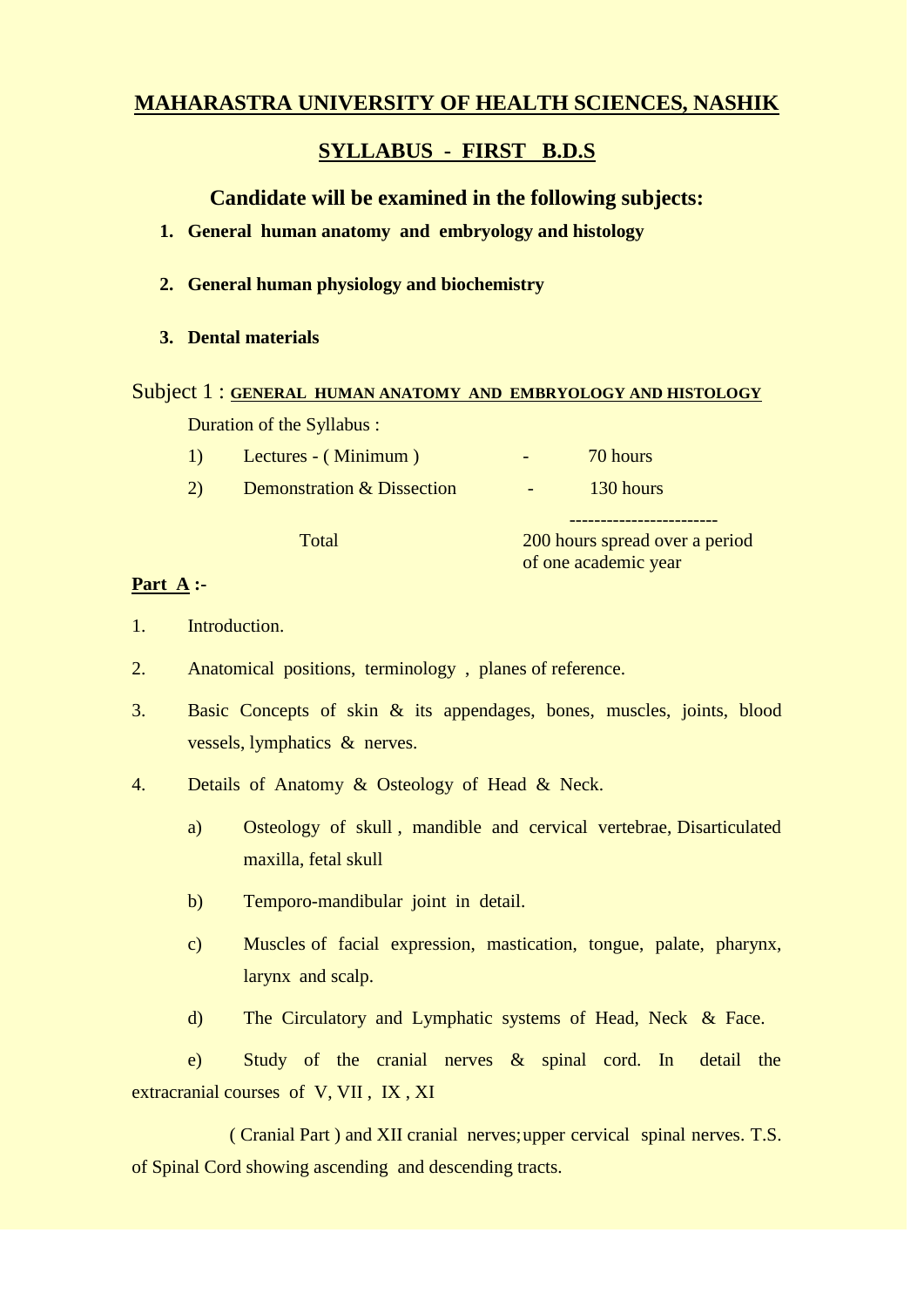- f) Salivary Glands.
- g) Oral cavity.
- h) Nasal cavity & paranasal air sinuses.
- i) Pharynx , Larynx , Orbit
- j) Thyroid Gland, Pitutary Gland
- k) Deep fascia and triangles of neck.
- l) Middle ear, tympanic membrane
- m) The Brain, Brainstem major tracts and nuclei. Cerebrum sulci, gyri, functional areas.
	- n) Radiological Anatomy of Head and Neck.
- 5. A) Gross Anatomy of Thorax, Abdomen & Superior Extremity :
	- i) Typical Intercostal Space.
	- ii) Mechanism of respiration.
	- iii) Surface features of the heart & coronory vessels.
	- iv) The lungs Surface features & broncho-pulmonary segment.
	- v) Lecture/Demonstration Stomach, Duodenum, small intestine, Liver, Pancreas Spleen, Kidney, Ureter , Uterine tube, Ovary , testies, spermatic cord, vasectomy / tubectomy.
	- B) Gross anatomy of Bones, Muscles, Blood Supply, Lymphatic drainage & Nerve supply of superior extremity.
- 6. Embryology :
	- i) General Embryology
	- ii) Development of Head, Neck, Face & associated anamolies , Development of tooth
	- iii) Genetics Chromosomes, Karyotyping, numerical structural abnormalities, sex-linked disorders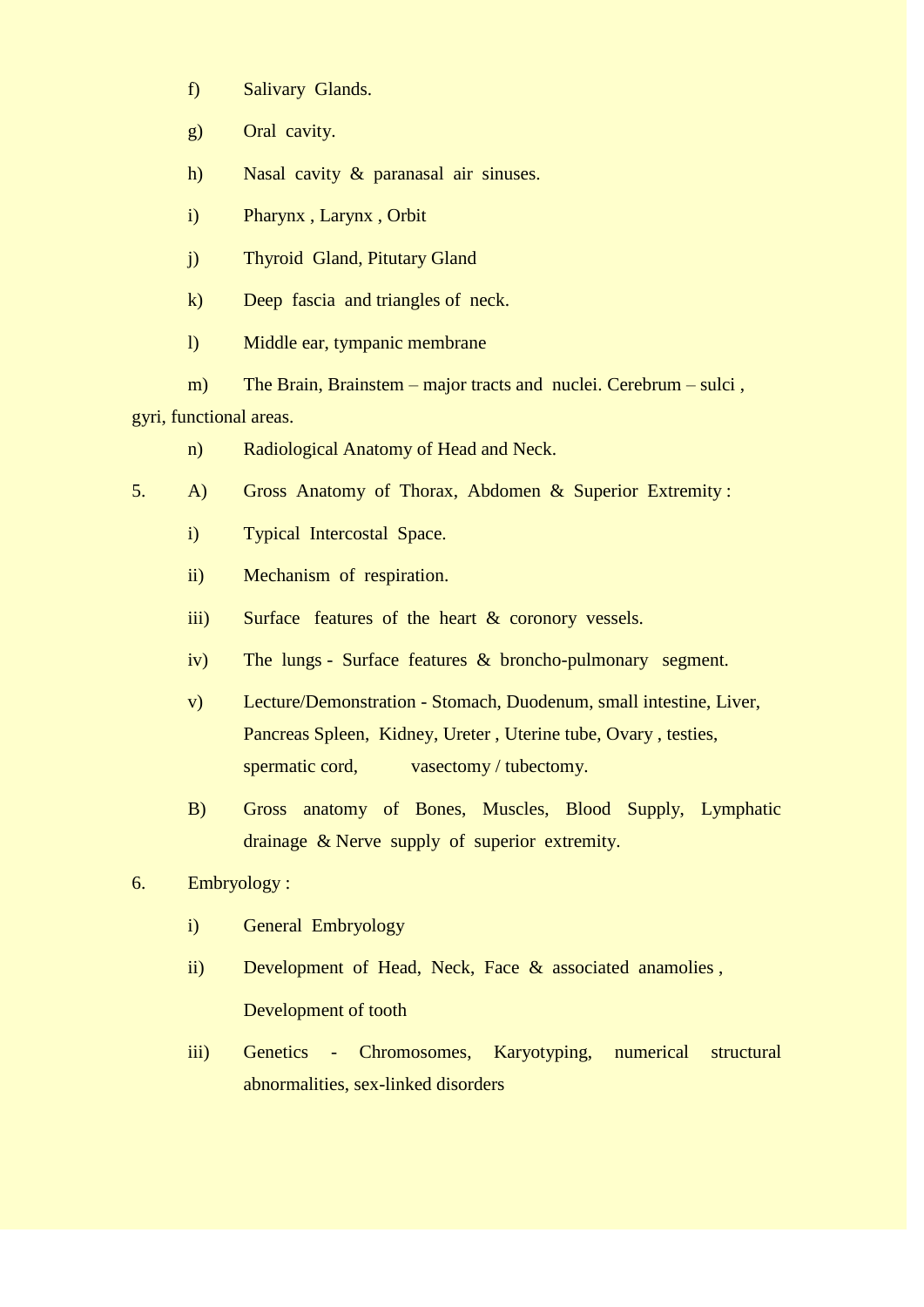# **Part B** :

Histology - A course of 30 lectures , demonstrations and practicals covering the following :

- 1. Epithelium including glands.
- 2. Connective tissue, Bone and Cartilage
- 3. Muscle
- 4. Nervous Tissue
- 5. Blood Vessels
- 6. Skin
- 7. Lymphoid Tissue Lymph nodes, Spleen, Thymus, Tonsil
- 8. Oral Tissue Lip, Tooth including developing tooth, Tongue, Salivary glands.
- 9. Gastro-intestinal Tract, Esophagus, Stomach, Duodenum, Jejunum, colon, Appendix, Liver, Pancreas.
- 10. Trachea, Lung
- 11. Kidney, Ureter, Urinary Bladder.
- 12. Reproductive System Testies, Vas deferens, Ovary, Uterine tube, Uterus.
- 13. Endocrine Glands Pitutary, Thyroid, Parathyroid, Supra-renal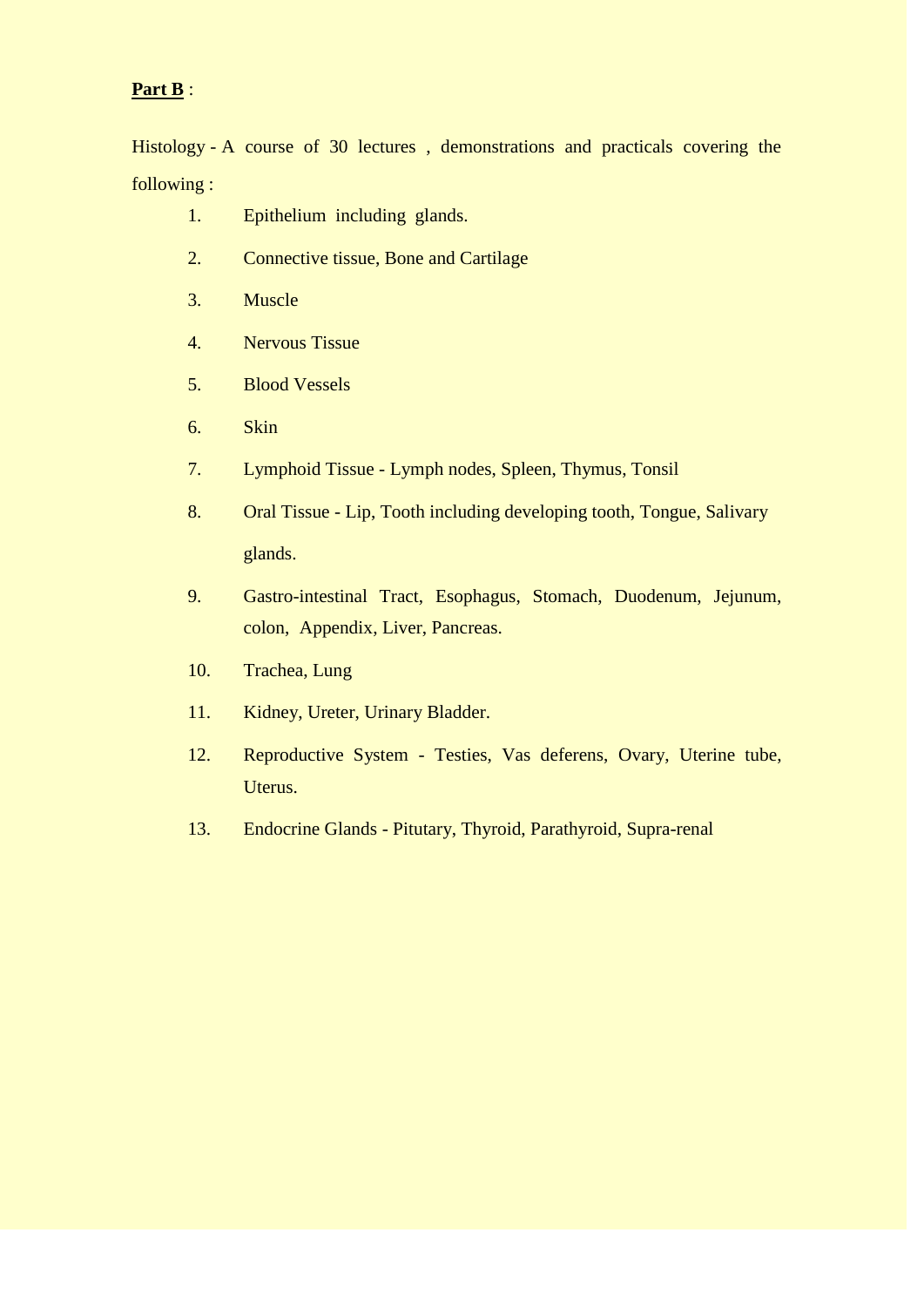# **Part C** :

Dissection :

- a) In detail of Head, Neck and Face excluding eye, ear & brain.
- b) Superior extremity
- c) Demonstration of wet and dry specimens including brain.

## Subject II : **GENERAL HUMAN PHYSIOLOGY AND BIOCHEMISTRY**

| <b>Minimum Lectures</b> | $\sim$ $-$                      | 50 hours for Physiology                      |
|-------------------------|---------------------------------|----------------------------------------------|
|                         |                                 | 25 hours for Biochemistry                    |
| <b>Practicals</b>       | $\blacksquare$                  | 40 hours for Physiology                      |
|                         |                                 | 30 hours for Biochemistry                    |
| Total<br>academic year. | $\frac{1}{2}$ and $\frac{1}{2}$ | hours spread over for a period of one<br>145 |

1) Introduction to General Physiology :

The cell : Components of Cells and their functions, fundamentals of muscle, nerve physiology, action potential, physiology of muscle contraction, nerve impulse conduction.

2) Blood and Lymph

Composition and Function of Blood

Plasma Protein

R.B.C. - Morphology , formation and functions

W.B.C. - Types , Formation and Function

Blood Coagulation , Blood Groups , Blood Volume and methods of measurement and variations.

Platelets , Anaemia , E.S.R.

Lymph - Formation , Composition , Function.

Oedema.

Immunity - Basic Concepts

Haemoglobin : Basic Chemistry and fate of Haemoglobin.

3) Cardio Vascular System :

General organization of Cardio Vascular system and Haemodynamics Conduction of Cardiac impulse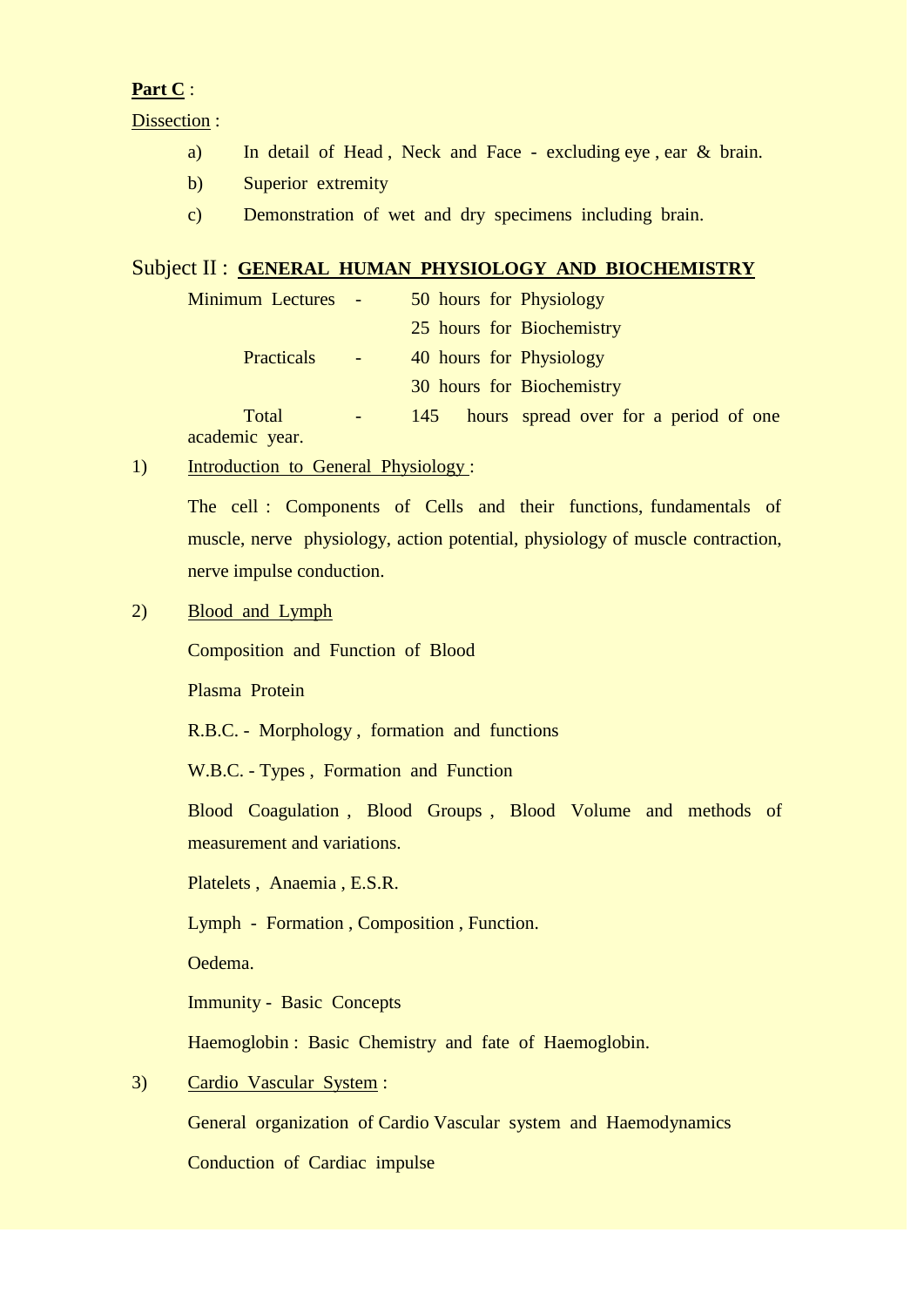Cardiac Cycle

Heart sounds , Pulse

Normal Electro-cardiogram

Regulation - Nervous , Chemical & Hormonal Blood Pressure Regulation Patho-physiology of shocks , Coronary circulation Cardiac output

Structure and Physiology of Cardiac Muscle.

# 4) Respiratory System

General Organization of Respiratory System, Mechanics of Respiration.

Ventilation , Diffusion , Carriage of Respiratory gases

Nervous and Chemical Regulations

Asphyxia , Hypoxia , Cyanosis , Anoxia - Types and Physiological changes.

Artificial Respiration.

### 5) Digestive Systems

Movements of Digestive Tract including mastication and Deglutition.

Mechanism and control of digestive secretion , digestion and absorption.

Liver and Gall-bladder functions

Bile

Salivary glands and Salivary Secretion in detail.

# 6) Excretion

Structure and Functions of Kidney.

Formation of Urine - Filtration , Re-absorption and excretion.

Volume , Normal and abnormal constituents.

Physiology of micturation .

# 7) Skin

Structure and Functions

## 8) Temperature Regulation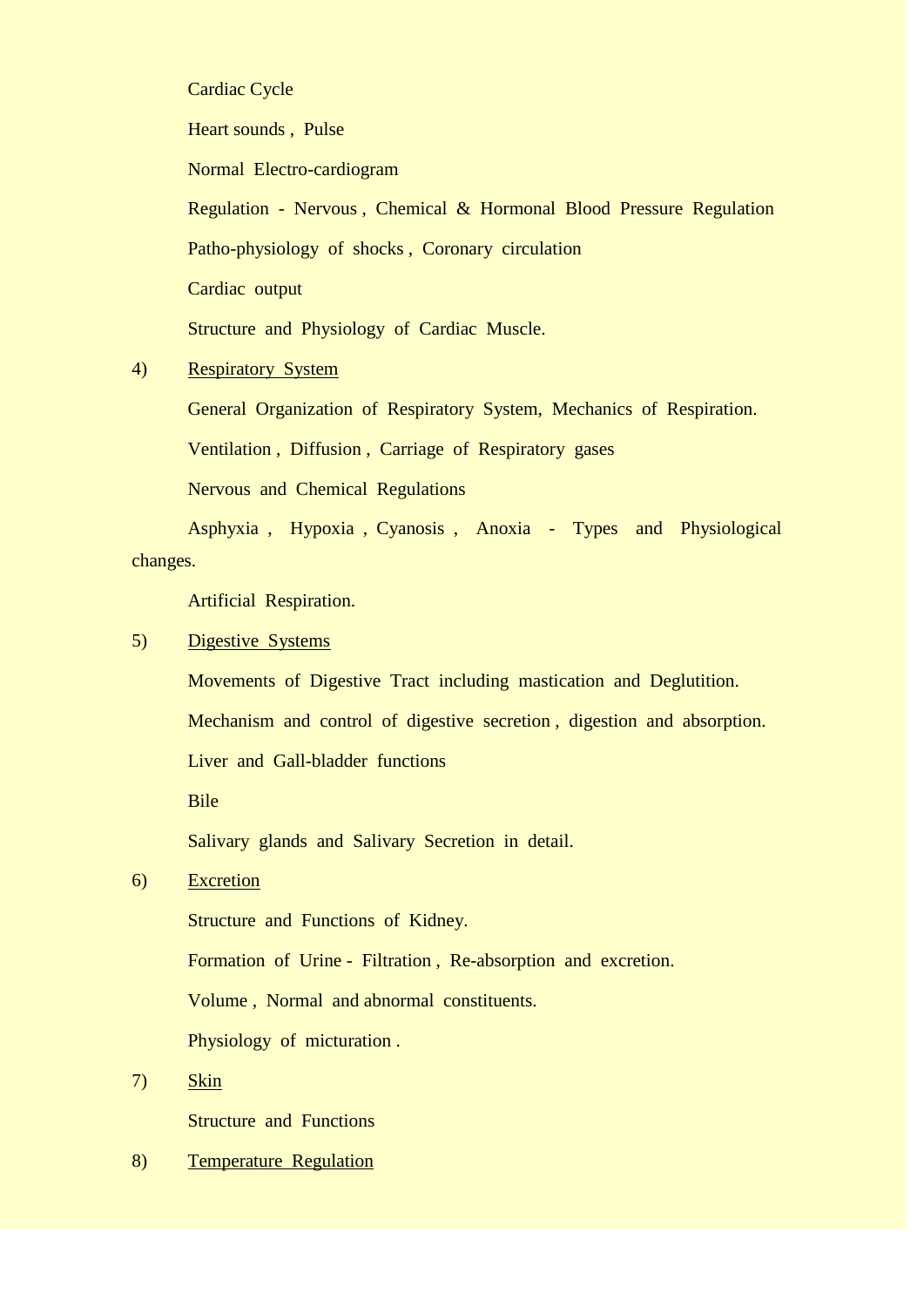Regulation of Normal body temperature

9) Endocrines

General Organization and regulation of secretions and function of -----

- a) Anterior and Posterior pituitary
- b) Thyroid
- c) Adrenal cortex and medulla
- d) Parathyroid , Calcium and Phosphate homeostasis
- e) Insulin and Glucagon- Islets of Langerhans

### 10) Reproductive Systems

- a) Male reproductive system Spermatogenesis , Testosterone
- b) Female Reproductive System Menstruation ,

Preganancy (Hormonal Changes and Preganey Tests )

Family Planning, Physiological basis of Family Planning

methods ovary - hormones action

11) Physiological Aspects about Nervous system

General Organization of Nervous system

General Concepts of :-

Receptors , sensation and Synapse

Reflexes and their clinical use : ascending and descending tracts.

Functions of spinal chord , Cerebellum , Basal Ganglia

Hypothalamus : Cerebral Cortrx , Thalamus , Cerebro-spinal Fluid

General concepts of higher functions

Autonomic Nervous System

### 12) Special Senses

Fundamental knowledge of vision , hearing , taste & smell ( Morphology, Pathway, Refractory, errors, Retina, Functions of middle ear and internal ear )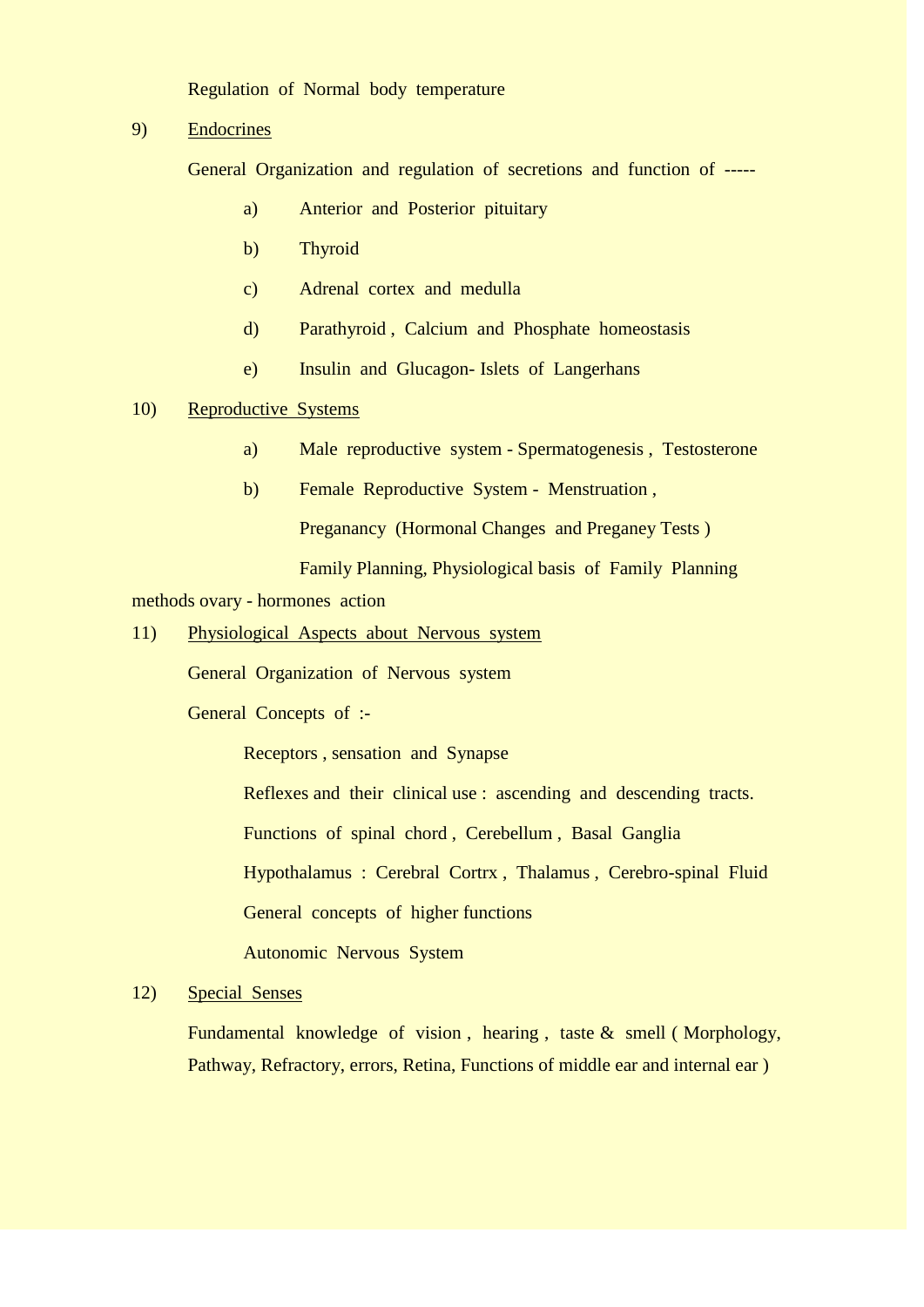### **PRACTICALS**

Practicals course of 40 hours in Physiology extending over two academic terms and consisting of practical work done by students and of demonstrations as follows:

### A) PRACTICALS :

- 1) Enumeration of Red Blood Cells.
- 2) Enumeration of White Blood Cells & Differential Count
- 3) Determination of haemoglobin
- 4) Determination of Blood groups
- 5) Determination of bleeding time and clotting time.

# B) DEMONSTRATIONS

- 1) Determination of packed call volume and E.S.R.
- 2) Demonstration of deep and superficial reflexes
- 3) E.C.G
- 4) Lung volumes
- 5) Artificial respiration.

### C) CLINICAL PHYSIOLOGY PRACTICAL

- 1) Clinical examination of Arterial Pulse.
- 2) Clinical examination of B.P.
- 3) Clinical Examination of C.V.S.
- 4) Clinical Examination of Respiratory System.

### **BIOCHEMISTRY**

A course of 25 hours lectures in Bio-Chemistry comprising the following :

- 1) Elementary Chemistry of Carbohydrates, lipids and proteins.
- 2) Enzymes and biological oxidations, elementary considerations.
- 3) Simple foods and their nutritional value.
- 4) Vitamins fat and water soluble vitamins.
- 5) Digestions Salivary, gastric and intestinal.
- 6) Tissue Chemistry Blood and bone.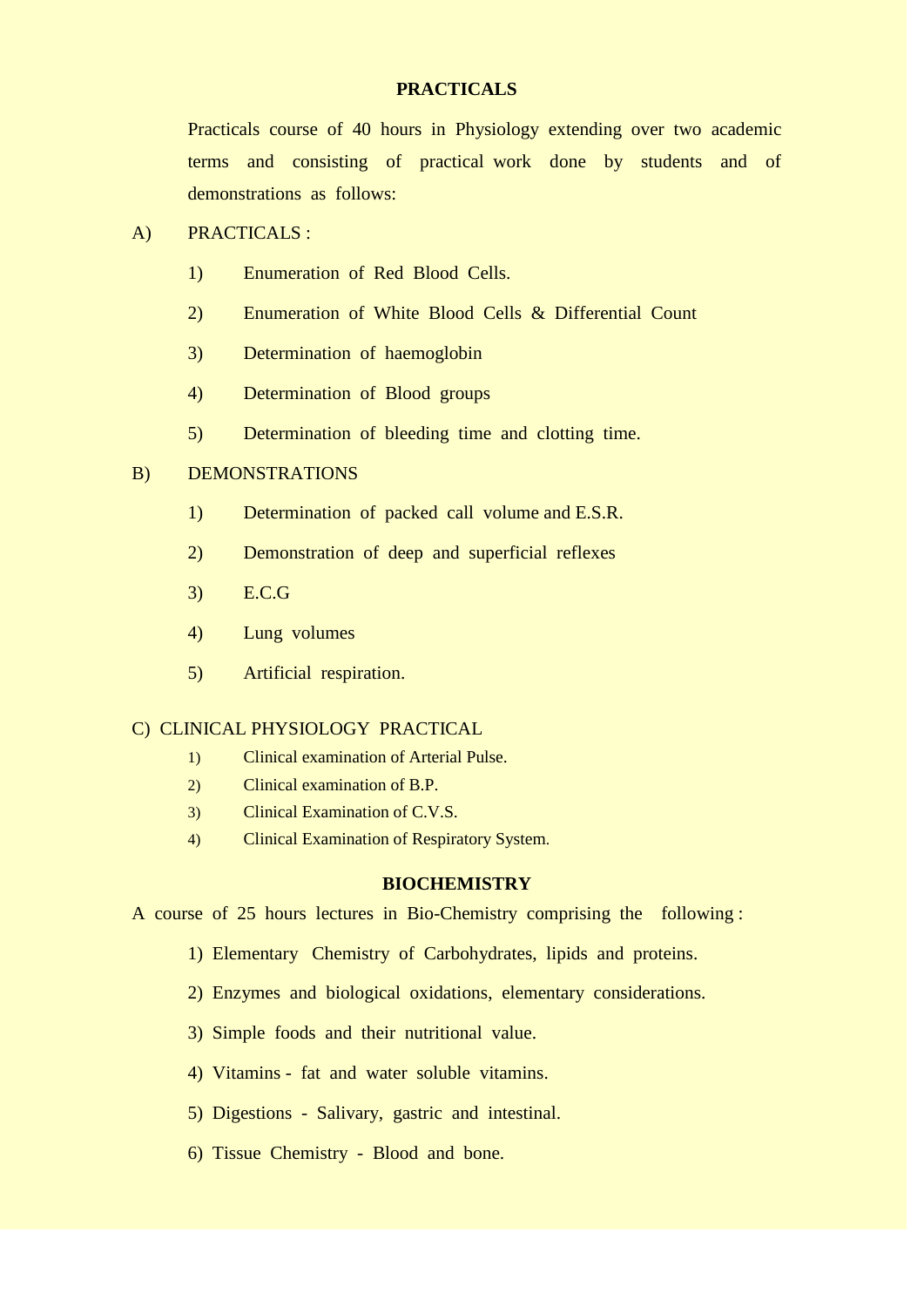7) Nutrition. :

General Metabolism, metabolism of proteins, fat and carbohydrates, vitamins sources, requirement and actions, Basic Principles of diatetics, Enzymes, PH regulation, Calcium , Fluride metabolism and mineralisation.

- 8) Urine :- Physical characteristics
- 9) Hormones Biochemistry of Hormones.

A practical and demonstration course of (35) hours on the following

- 1) Test for mono, di and polysaccharides and preparation of Osazones.
- 2) Simple tests for fats and proteins.
	- 1 Protein and Carbohydrate reactions.
	- 2 Chemistry of bread, wheat flour and milk.
	- 3 Chemistry of bile.
	- 4 Spectra of Oxy Hb and carboxy Hb reduced Hb ( Demonstration)
	- 5 Urine Report.
	- 6 Salivary digestion of starch.
	- 7 Test for Vitamin A, Vitamin C, Hydrochloric acid, lactic acid.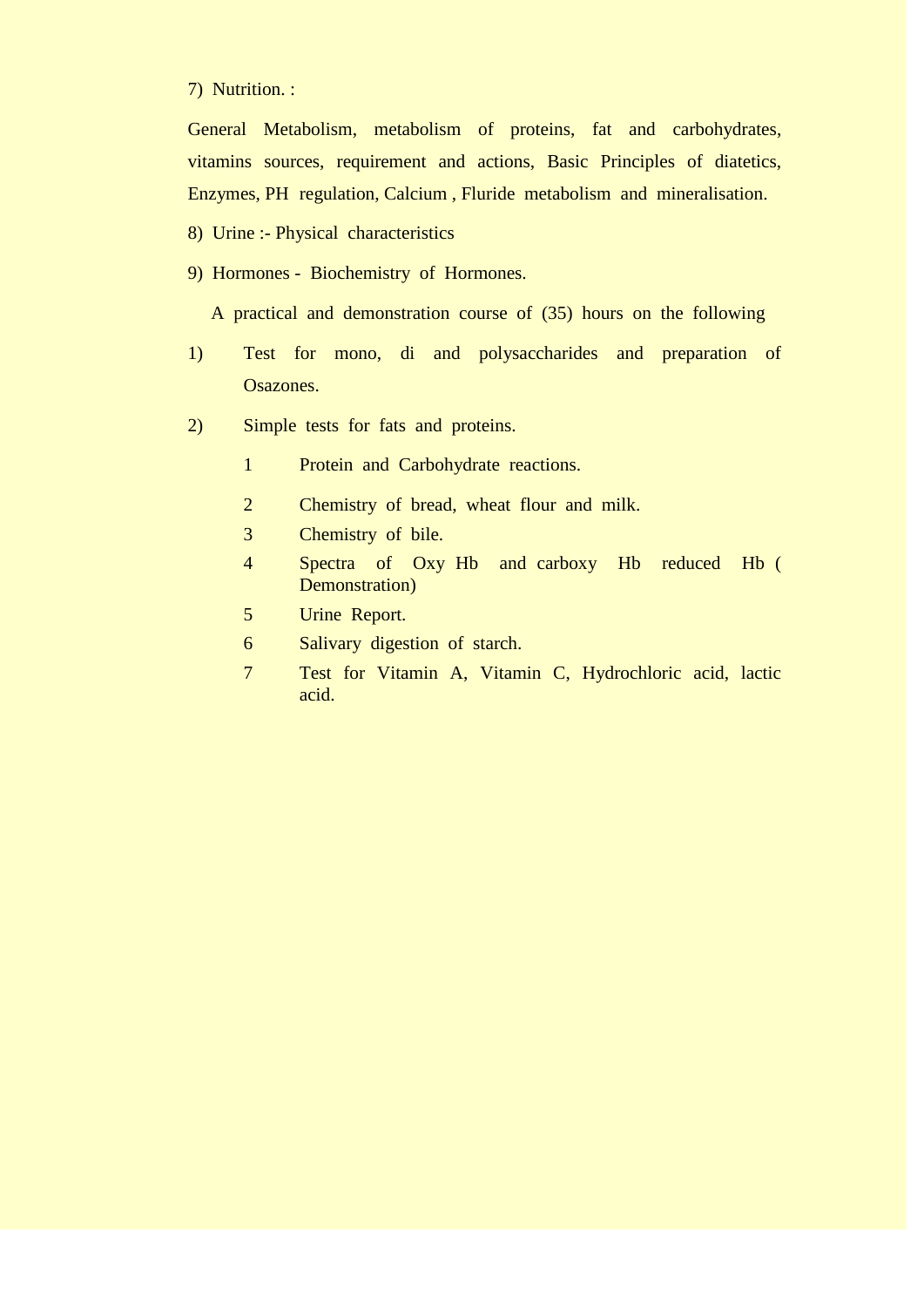# **Subject III : DENTAL MATERIAL**

|  | Lectures (Minimum) |  | 40 Hours |
|--|--------------------|--|----------|
|--|--------------------|--|----------|

Practical & Demonstrations 60 hours

--------------------------

Total

100 Hours.

1) Introduction, Aims and Scope of Dental Materials.

2) Structure & Behaviour of matters.

3) Important Physical properties applicable to Dental Material including their biological considerations.

- 4) Considerations of following metals & alloy used in Dentistry and the effect of their exposure in mouth
	- a) Dental Amalgam
	- b) Gold and Gold Foil
	- c) Stainless Steel
	- d) Chrome Cobalt alloys
	- e) Nickel Chrome alloys
	- f) Casting gold alloys and other alloys used in Dentistry
- 5) Gypsum Products :- Manufacturing, Chemical, Physical & Mechanical properties, uses & manipulation.

6) Impression Materials -- General requirements, Classification, composition, manipulation, properties and clinical application.

- 7) Synthetic resins used in Dentistry.
	- a) Denture base materials
	- b) Repair & reline material
	- c) Soft liners & tissue conditioners
	- d) Filled and unfilled Resins as Restorative materials.
- 8) Dental Waxes Classification, varieties, Composition, Properties, manipulation & uses.
- 9) Dental Casting investments Types, Composition, manipulation & properties.
- 10) Dental Casting procedures ( in brief ) Preparation of die/model Wax pattern, Sprueing, investing - Burnout procedures -Compensation of casting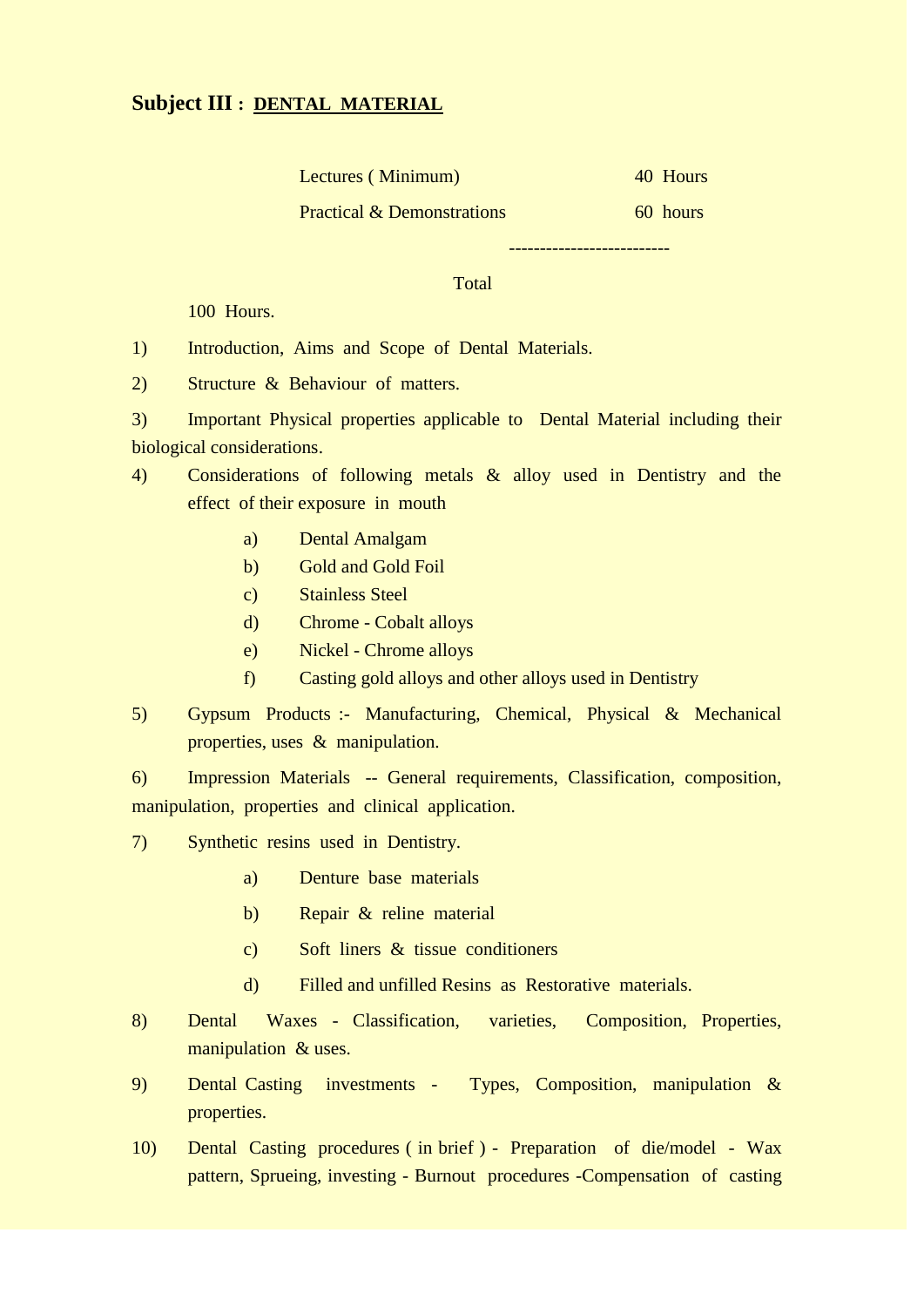shrinkage, furnaces and muffles and various casting machines. Defects in casting - finishing & polishing of castings.

- 11) Welding & Soldering materials & procedure.
- 12) Abrasive & polishing agents used in dentistry. Mechanism of tooth cutting, burs & points.
- 13) Dental Cements Classification, Composition, manipulation properties and uses. Cavity liners and varnishes, Resin cements.
- 14) Dental Porcelain General consideration, classification, condensation, firing

procedure and glazing. Porcelain fused to metals ( Metal Ceramics ) Aluminous porcelain & brief introduction about latest advances in porcelain.

- 15) Root canal filling materials.
- 16) Die and Models materials. Electroforming & Electroplating ( in brief )
- 17) Brief introduction to orthodontic materials.
- 18) Introduction to the materials used for Dental implant.
- 19) Brief introduction about the materials used for maxillofacial prostheses.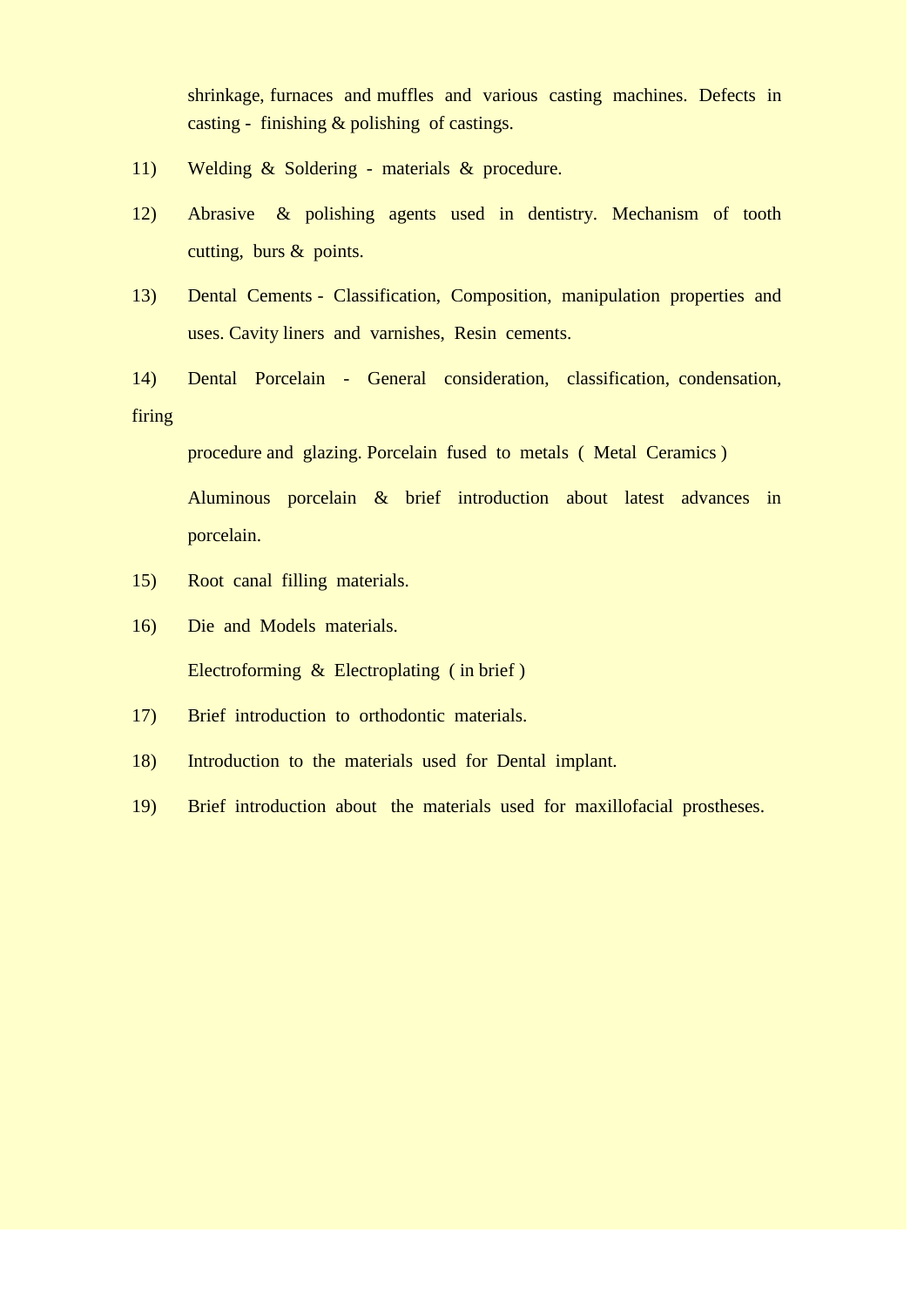### **PRACTICALS**

- a) Demonstration of above materials, their identification.
- b) Practicals to be conducted for manipulation & study of properties of impression materials. Denture base material & Dental Waxes, Gypsum products. Dental cements & Dental amalgam to inculcate the manipulating skill in students regarding efficient handling of these materials.

### **EXAMINATION ( THEORY PAPER PATTERN )**

- i) Each paper shall be of three hours duration and each practical / clinical examination shall not exceed 5 hours duration.
- ii) Not more than 30 candidates in clinical / practicals should be examined in one day.
- iii) Written (Theory) paper shall have three parts :
- A) Multiple Choice Questions (MCQ) for 20 marks 20 marks questions shall be answered by students in a separate Answer sheet, within first 20 minutes. This answer sheets to be collected by invigilators immediately after 20 minutes completion.
- B) 1) Short Answer Questions (SAQ) for 20 marks.
	- 2) Long Answers questions ( Essay type) for 20 marks to be answered only after collecting MCQ answer sheet in remining time of 2 hrs 40 min. Short answer question and Essay type questions will be included in Section I & Section II

#### **SPECIFIC DIVISION OF WRITTEN PAPERS**

Subject : 1 : General Human Anatomy, Histology, Embryology etc.

Max. Marks - 60

Section A) **:** MCO 20 marks

| <i>i</i> )Anatomy Syllabus | 12 Marks |
|----------------------------|----------|
| ii)Histology Syllabus      | 04 Marks |
|                            |          |

iii)Embryology Syllabus 04 Marks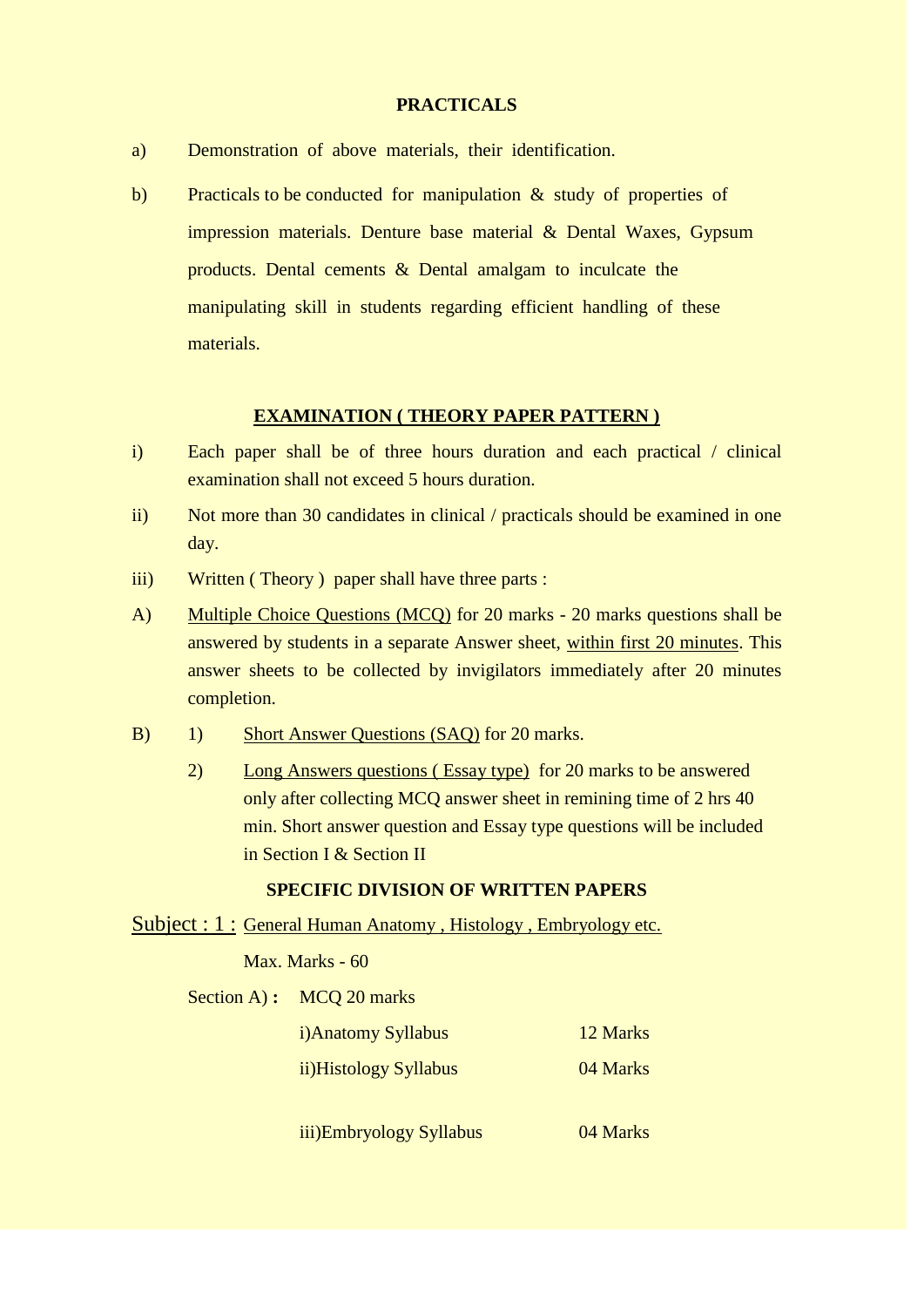|                                    |                                                                                                              | Section B) : 20 Marks                                               |                         |                              |                      |          |              |
|------------------------------------|--------------------------------------------------------------------------------------------------------------|---------------------------------------------------------------------|-------------------------|------------------------------|----------------------|----------|--------------|
|                                    |                                                                                                              | i) $SAQ$ (5 question x 2 marks)<br>ii) Essay Type Questions         |                         |                              | 10 Marks<br>10 Marks |          |              |
|                                    |                                                                                                              | Section C) : Division and Marks as Section B                        |                         |                              | 20 Marks             |          |              |
|                                    |                                                                                                              | Section B should include the syllabus of                            |                         |                              |                      |          |              |
|                                    | Part A - Topics related to Head, Neck, Face, Gen. Anatomy, Brain<br>Section C should include the syllabus of |                                                                     |                         |                              |                      |          |              |
|                                    |                                                                                                              | Part A $\&$ part B :<br>Genetics, Histology,                        | Topics-                 | <b>Superior</b>              | Extremity,           |          | Embryology,  |
|                                    |                                                                                                              |                                                                     | Thorax and abdomen.     |                              |                      |          |              |
|                                    |                                                                                                              | <b><u>Subject: 2: General Human Physiology and Biochemistry</u></b> |                         |                              |                      |          |              |
|                                    |                                                                                                              | Max. Marks - 60                                                     |                         |                              |                      |          |              |
| <b>SECTIONA</b> ) : MCQ - 20 marks |                                                                                                              |                                                                     |                         |                              |                      |          |              |
|                                    |                                                                                                              | i) Physiology Syllabus                                              |                         |                              |                      | 12 Marks |              |
|                                    |                                                                                                              | ii) Biochemistry Syllabus                                           |                         |                              |                      | 08 Marks |              |
|                                    |                                                                                                              | $SECTION B) : Section : I (Physiology) -$                           |                         |                              |                      | 24 marks |              |
|                                    | $\mathbf{i}$                                                                                                 | $SAQ$ (6 questions x 2 marks)                                       |                         |                              |                      | 12 Marks |              |
|                                    |                                                                                                              | ii) Essay type (One full or three short notes)                      |                         |                              |                      | 12 Marks |              |
|                                    |                                                                                                              | $SECTION C)$ : (Biochemistry): 16 Marks                             |                         |                              |                      |          |              |
|                                    |                                                                                                              | i) $SAQ$ (4 x 2 marks each)                                         |                         |                              |                      | 08 Marks |              |
|                                    |                                                                                                              | ii) Essay type (One full or two short notes) 08 Marks               |                         |                              |                      |          |              |
| <b>Subject 3: Dental Materials</b> |                                                                                                              |                                                                     | Max. Marks - 60         |                              |                      |          |              |
| <b>SECTION A)</b>                  |                                                                                                              | <b>MCQ</b> :10 Questions on Prosthetic material                     |                         |                              |                      | 20 Marks |              |
|                                    |                                                                                                              |                                                                     | & Orthodontia material. | 10 Questions on Conservative |                      |          |              |
| <b>SECTION B)</b>                  |                                                                                                              |                                                                     |                         |                              |                      |          | 20 Marks     |
|                                    |                                                                                                              | (Should include all materials from syllabus which are used for      |                         |                              |                      |          |              |
|                                    |                                                                                                              | Prosthodontics treatments)                                          |                         |                              |                      |          |              |
| $\mathbf{i}$                       |                                                                                                              | SAQ (5 x 2 Marks each)                                              |                         |                              |                      | 10       | <b>Marks</b> |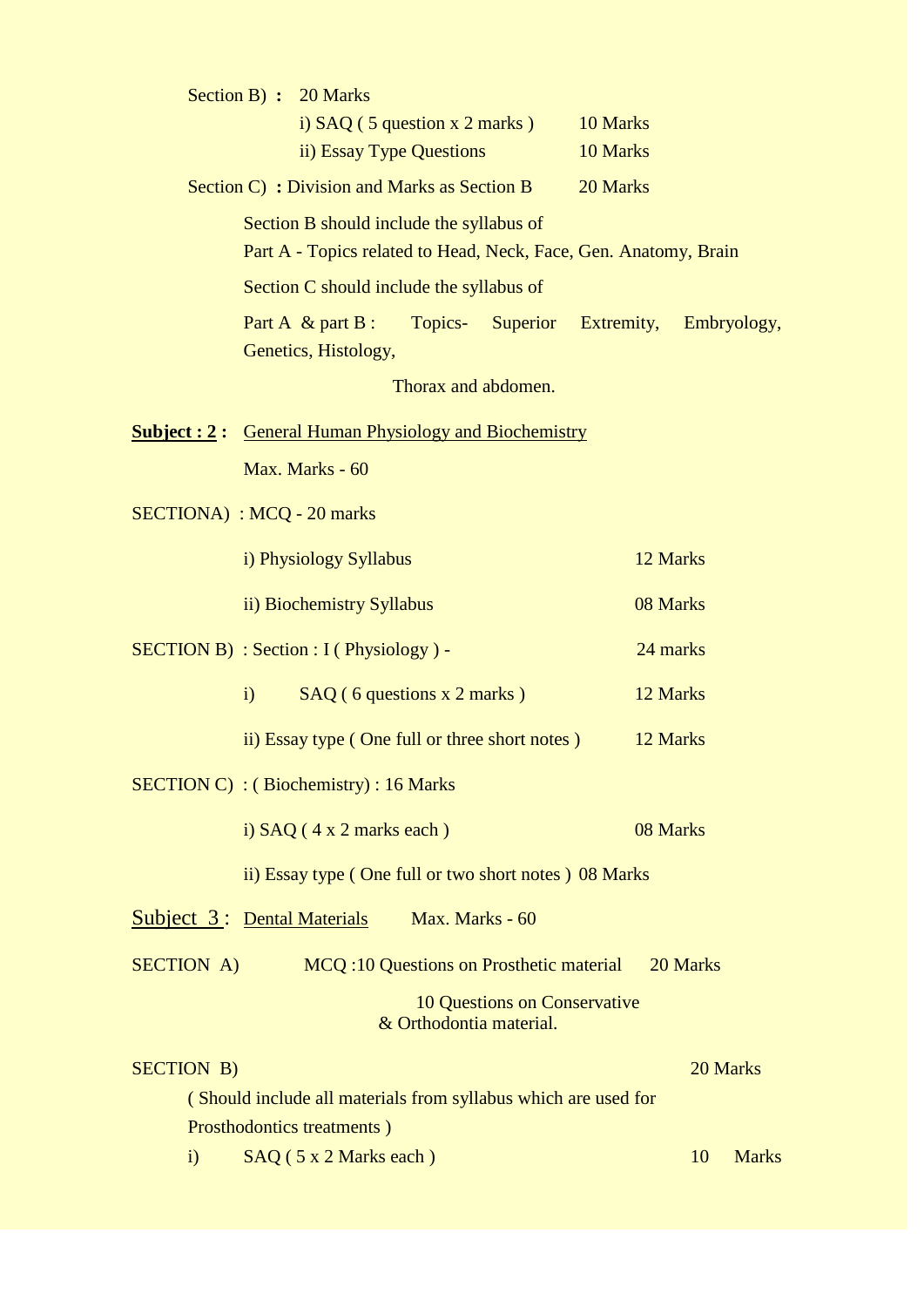ii) Essay type 10 Marks

( One full question or 2 short notes )

SECTION C - 20 Marks

( Should include all materials from syllabus which are used for conservative

Dentistry and Orthodontic Treatments )

i)  $SAQ ( 5 x 2 Marks each )$  10 Marks

ii) Essay type (One full question & two short Notes) 10 Marks . .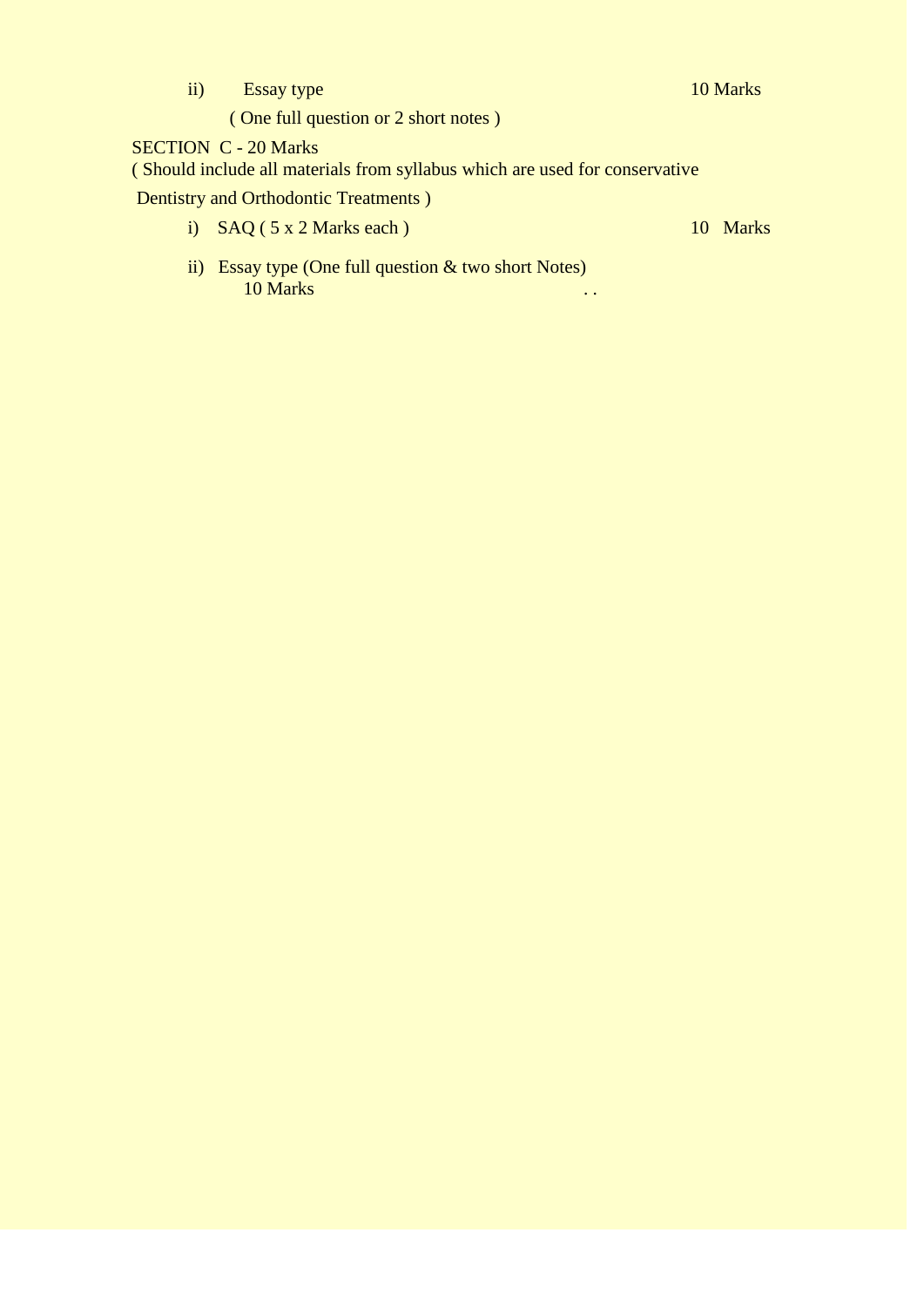# **APPENDIX B MAHARASHTRA UNIVERSITY OF HEALTH SCIENCES,NASHIK**

# **Scheme of Examination for First B.D.S Examination**

| Sr.            | <b>Subject</b>           | <b>Subheads</b>            | <b>Maximum</b> | Minimum                  | <b>Maximum</b> | Minimum     |
|----------------|--------------------------|----------------------------|----------------|--------------------------|----------------|-------------|
| No.            |                          |                            | marks allotted | marks required           | marks          | marks       |
|                |                          |                            |                | to pass in each          | allotted       | required    |
|                |                          |                            |                | sub head                 |                | for         |
|                |                          |                            |                |                          |                | awarding    |
|                |                          |                            |                |                          |                | distinction |
| $\mathbf{1}$   | <b>General Human</b>     | i) Theory (Written)        | 60             | $\overline{\phantom{a}}$ |                |             |
|                | <b>Anatomy including</b> | ii) Oral                   | 20             |                          |                |             |
|                | <b>Embryology</b> and    | $iii)$ Theory + Oral       | 80             | 40                       |                |             |
|                | <b>History</b>           | iv) Internal Assessment    | 20             |                          |                |             |
|                |                          | (Theory)                   |                |                          | 200            | 150         |
|                |                          | iv) Theory + Oral +        | 100            | 50                       |                |             |
|                |                          | <b>Internal Assessment</b> |                |                          |                |             |
|                |                          | (Theory)                   |                |                          |                |             |
|                |                          | i) Practical/Clinical      | 80             | 40                       |                |             |
|                |                          | ii) IA Practical/Clinical  | 20             |                          |                |             |
|                |                          | iii) Practical/Clinical    | 100            | 50                       |                |             |
|                |                          | +Internal Assessment       |                |                          |                |             |
|                |                          | (Practical/Clinical)       |                |                          |                |             |
| $\overline{2}$ | <b>General Human</b>     | i) Theory (Written)        | 60             |                          |                |             |
|                | Physiology and           | ii) Oral                   | 20             |                          |                |             |
|                | <b>Biochemistry</b>      | iii) Theory $+$ Oral       | 80             | 40                       |                |             |
|                |                          | iv) Internal Assessment    | 20             |                          |                |             |
|                |                          | (Theory)                   |                |                          | 200            | 150         |
|                |                          | iv) Theory + Oral +        | 100            | 50                       |                |             |
|                |                          | <b>Internal Assessment</b> |                |                          |                |             |
|                |                          | (Theory)                   |                |                          |                |             |
|                |                          | i) Practical/Clinical      | 80             | 40                       |                |             |
|                |                          | ii) IA Practical/Clinical  | 20             |                          |                |             |
|                |                          | iii) Practical/Clinical    | 100            | 50                       |                |             |
|                |                          | +Internal Assessment       |                |                          |                |             |
|                |                          | (Practical/Clinical)       |                |                          |                |             |
| 3              | <b>Dental Materials</b>  | i) Theory (Written)        | 60             |                          |                |             |
|                |                          | ii) Oral                   | 20             |                          |                |             |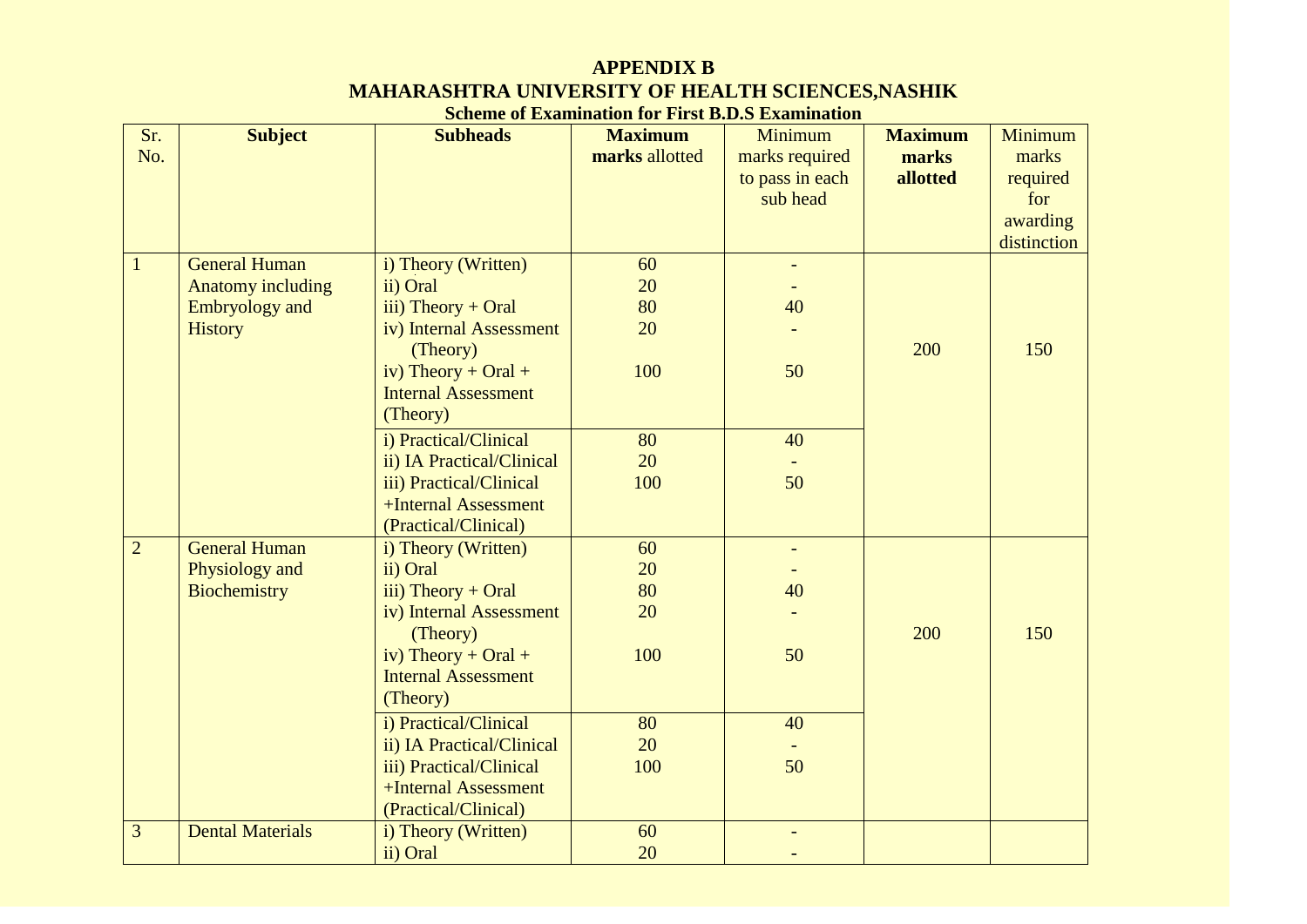| iii) Theory + Oral            | 80  | 40  |     |     |
|-------------------------------|-----|-----|-----|-----|
| iv) Internal Assessment       | 20  |     |     |     |
| (Theory)                      |     |     | 200 | 150 |
| iv) Theory + Oral +           | 100 | 50  |     |     |
| <b>Internal Assessment</b>    |     |     |     |     |
| (Theory)                      |     |     |     |     |
| <i>i</i> ) Practical/Clinical | 80  | 40  |     |     |
| ii) IA Practical/Clinical     | 20  |     |     |     |
| iii) Practical/Clinical       | 100 | 50  |     |     |
| +Internal Assessment          |     |     |     |     |
| (Practical/Clinical)          |     |     |     |     |
| <b>Grand Total</b>            | 600 | 450 |     |     |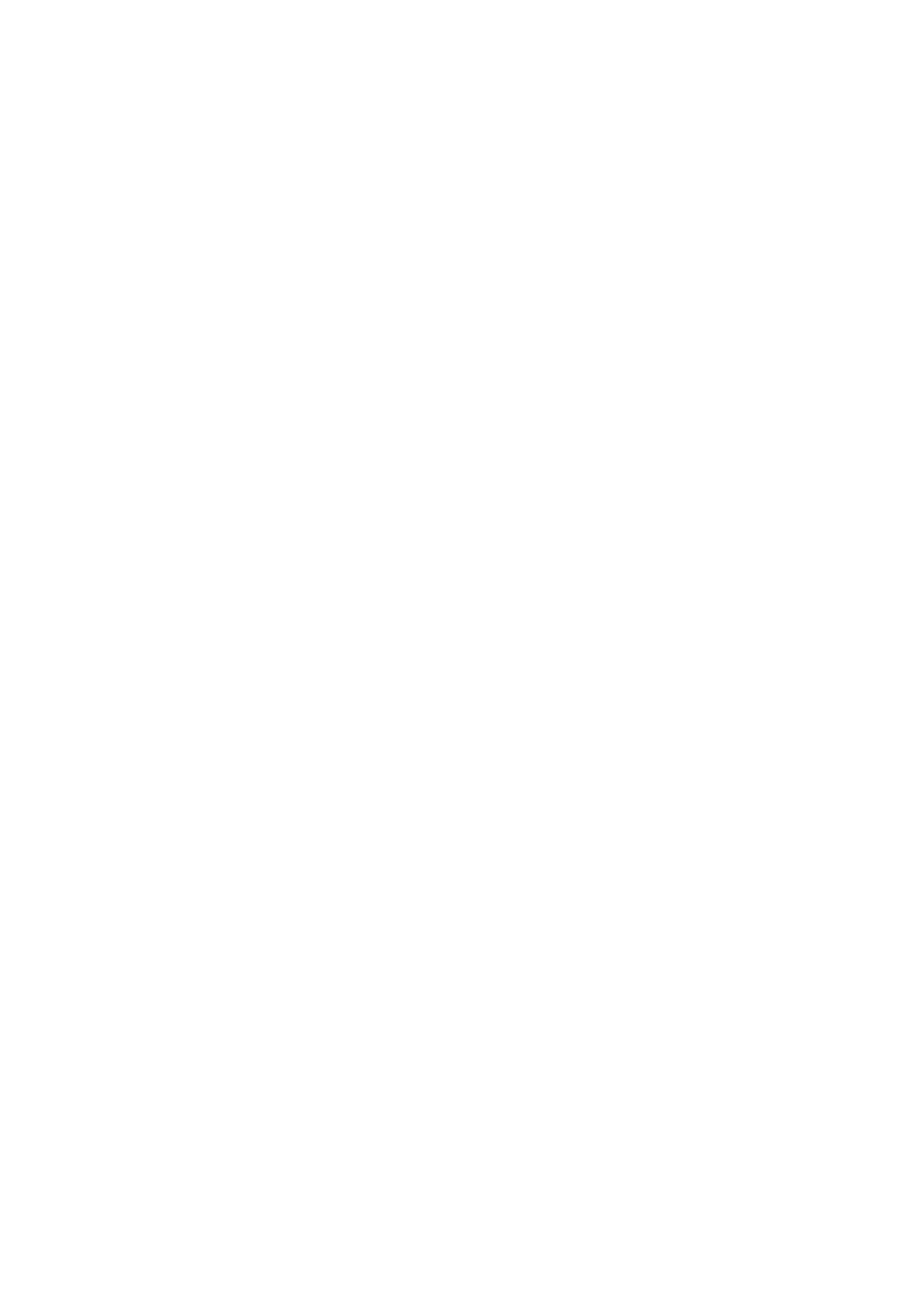### **APPENDIX - C**

### **SCHEDULE FOR INTERNAL ASSESSMENT MARKS**

To assess the overall progress of the students by evaluating the professional skills he/she has developed and the knowledge he has got it is necessary to assess the students periodically. The marks to be allotted should be real estimate of the students achievement of skills and subject knowledge without any prejudice.

1) Maximum marks allotted for internal assessment for each subject head i.e. Theory and Practical / Clinical will be 20 marks each.

2.A) In all four college tests shall be conducted in one academic year i.e. two tests in each term. Each

test will have marks as under

|              |                                                  | <b>Theory</b> | <b>Practical / Clinical</b> |
|--------------|--------------------------------------------------|---------------|-----------------------------|
| First Term - | <b>First Internal</b>                            | 5 Marks       | 5 Marks                     |
|              | <b>Assessment Test</b>                           |               |                             |
|              | <b>Second Internal</b>                           | 5 Marks       | 5 Marks                     |
|              | <b>Assessment Test</b>                           |               |                             |
|              | <b>Second Term - Third Internal</b>              | 5 Marks       | 5 Marks                     |
|              | <b>Assessment Test</b>                           |               |                             |
|              | <b>Fourth Internal</b><br><b>Assessment Test</b> | 5Marks        | 5 Marks                     |
|              |                                                  |               |                             |
|              | Total:                                           | 20 Marks      | 20 Marks                    |

## a) First Internal Assessment Test should be conducted for the syllabus completed from the start of the

term till the commencement of this examination. ( Unit Test )

b) Second Internal Assessment Test should include entire syllabus completed

in first term (Terminal Examination )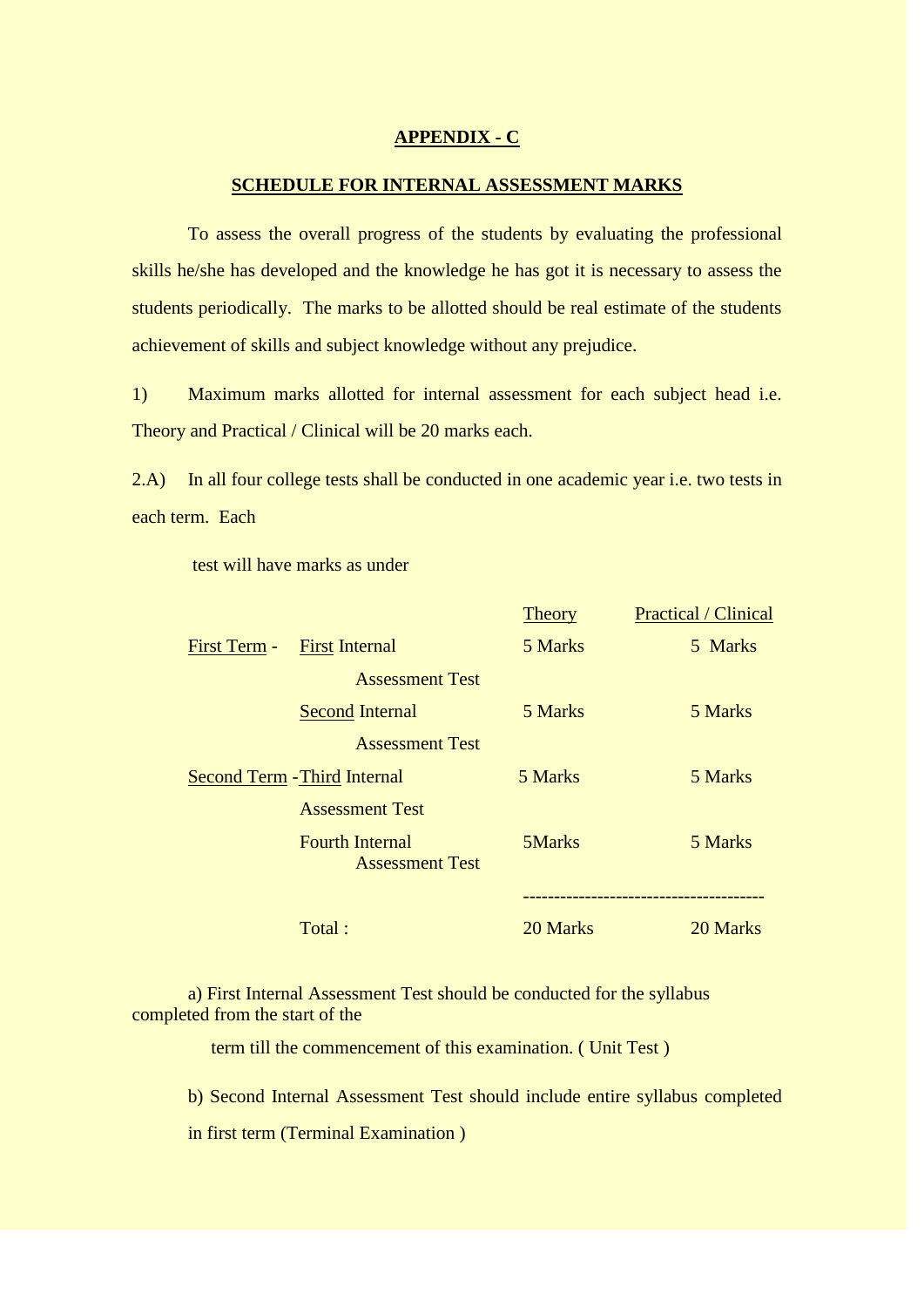c) Third Internal Assessment Test should include the topics covered only in the second term till the commencement of this examination. (Unit Test)

d) Fourth Internal Assessment Test should include entire syllabus prescribed by the University (Preliminary Examination to be conducted as per university Pattern)

- 2.B) For Final B.D.S. Subjects :- Four College test to be conducted theory as per above pattern in final year only. However, for Clinical Practical test -- 2 test to be conducted in third year teaching during clinical posting and 2 test to be conducted in IV year clinical posting.
- 3) The pattern of Internal Assessment Examination should be as under :

| a) Theory    | $\cdot$ $\cdot$ $\cdot$ | 50 Marks |
|--------------|-------------------------|----------|
| b) Practical | $\cdot$ $\cdot$ $\cdot$ | 50 Marks |

c) Exception : For community Dentistry the written Examination will be of 40 Marks & Oral will be of 10 Marks.

Marks obtained by the candidate out of 50 to be divided by 10 and to be entered in Proforma even in fraction like 35/50 will be shown as 3.5 out of 5 marks.

- 4) The marks obtained by the candidate in all four examinations, to be amalgamated even with fractions. The fraction, if any, is now to be converted into nearest higher round figure.
- 5) All the records of these examination theory paper/practical record except work will have to be maintained for one year by the Heads of Departments and will have to be produced to the University authority if required for verification.
- 6) a) The marks obtained by the students for First, Second internal assessment tests should be submitted in the prescribed proforma ( Appendix -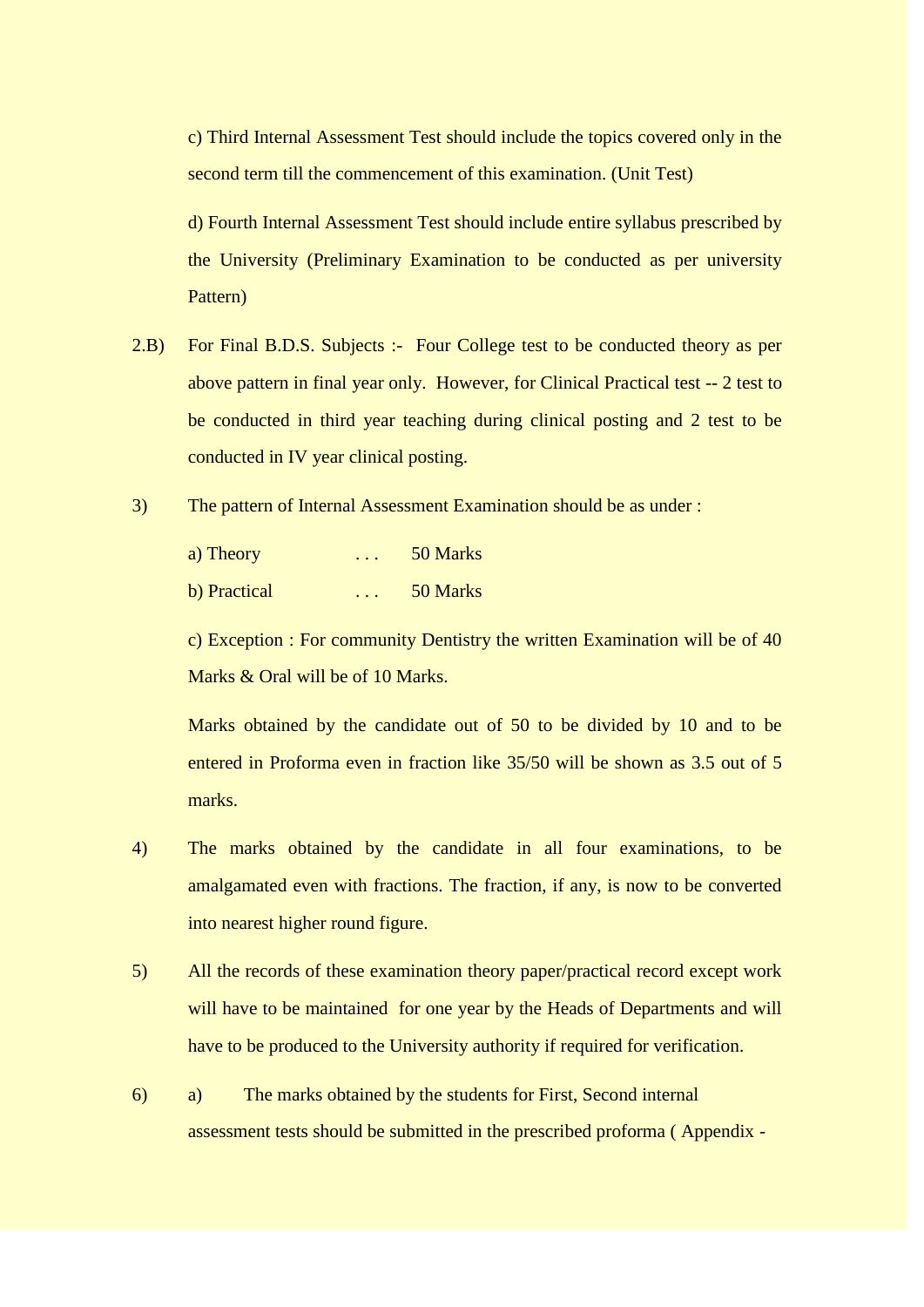D ) to the controller of examination within 15 days of completion of second Internal Assessment Examination.

b) The marks of all four internal assessment tests shall be submitted to the controller of examination in the proforma as shown in Appendix - D , through the Dean / Principal of the college 20 days before of the commencement of the University Theory Examination by Hand delivery or Register post. The Marksheet should be signed by the candidates, teacher incharge/HOD  $\&$ Dean/Principal.

- 7) In case the candidate fails in University Examination, he should be assessed afresh for internal assessment marks.
- 8) For repeater and detainee students, only two examinations in that term will be conducted. Each test will be of 10 marks each. Thus college authority should submit marks out of 20 by applying the same schedule. The best out of two of internal assessment marks (Previous Assessment/New Assessment) to be submitted to the University for the computation of marks
- 9) In case candidate remains absent on valid ground where his presence elsewhere is justified or when he is unable to attend the Examination on health ground and when he has informed the HOD/Dean about the same before or during the Examination Schedule. Candidate should compensate for this absenty by attending fifth (Extra) Internal Assessment Test. Those students who wants to improve their performance, they ay attend this test.(Entire Syllabus will be included for this  $5<sup>th</sup>$  tests.)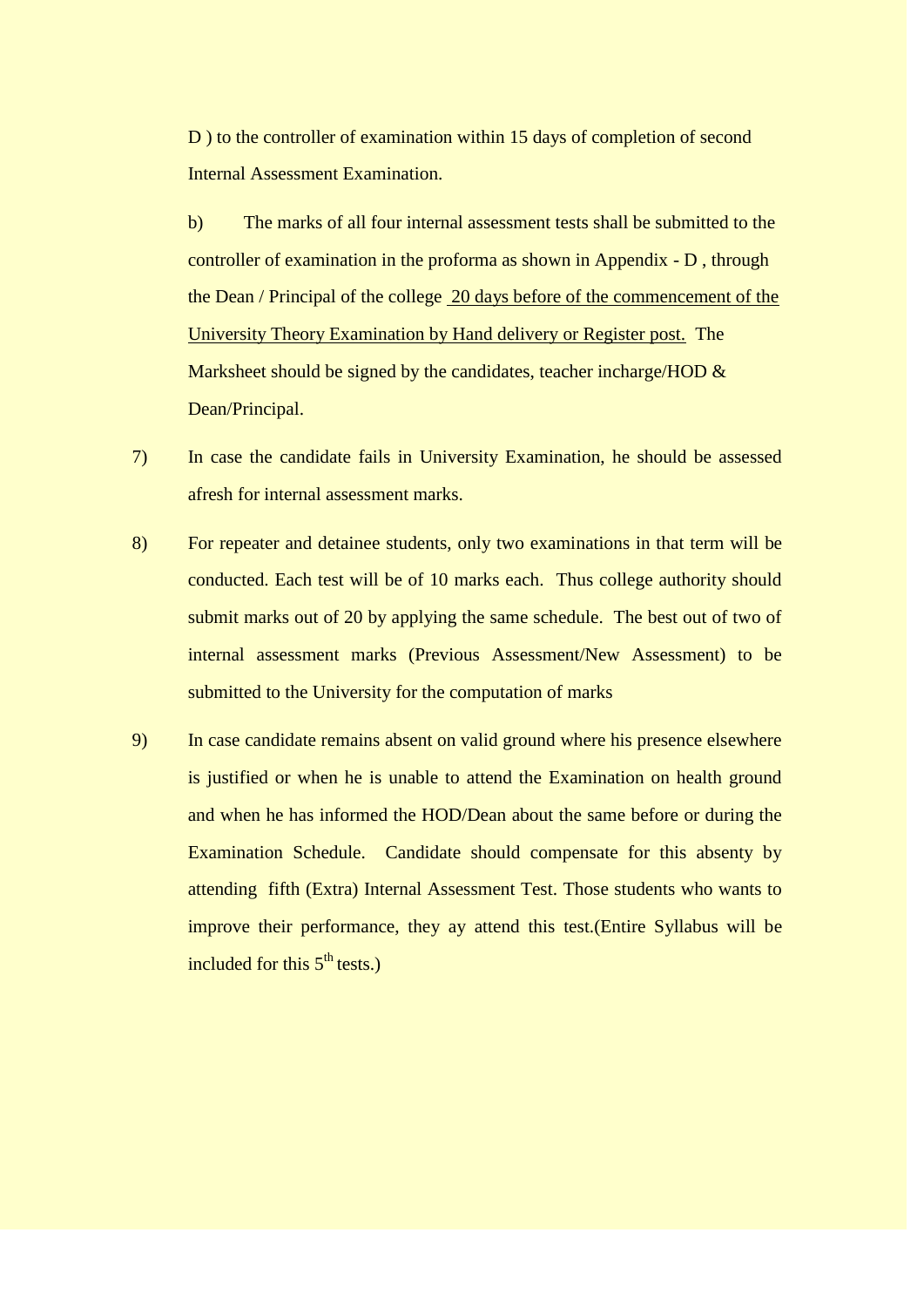#### **SCHEME OF EXAMINATION FOR B.D.S**

Examination are conducted to assess whether the candidate has acquired the necessary minimum skill and clear concepts of fundamentals essential to his day to day professional work. Examination shall be held twice in a year.

- 1. Maximum Marks for each subject shall be 200. Community and preventive Dentistry, Preclinical Prothodontics practical and Preclinical Conservative Dentistry practicals will be of 100 marks each.
- 2. It is essential to inculcate the habit of progressive learning everyday, there is a need to have frequent tests. Minimum of Four tests in each academic year i.e. two in each term, to be conducted by the college as per the schedule of Internal Assessment Examination mentioned in Appendix – C.

## 3 **Attendance**:

- i) Minimum 75% attendance in Theory and 80% in Practical / clinical in each subject in each academic year.
- ii) The Dean / Principal is authorized to relax condition (i) above, by granting exemption upto 10% for less attendance on valid ground.
- iii) The counting of attendance shall be from the start of the term to the end of the term.
- iv) The student, who fails in University examination or do not appear in that particular examination is required to have minimum attendance of 75% both in Theory & Practical / Clinical in the next academic term and also required to work upto the satisfaction of the head of the concerned department in that academic term prior to his appearance in University examination.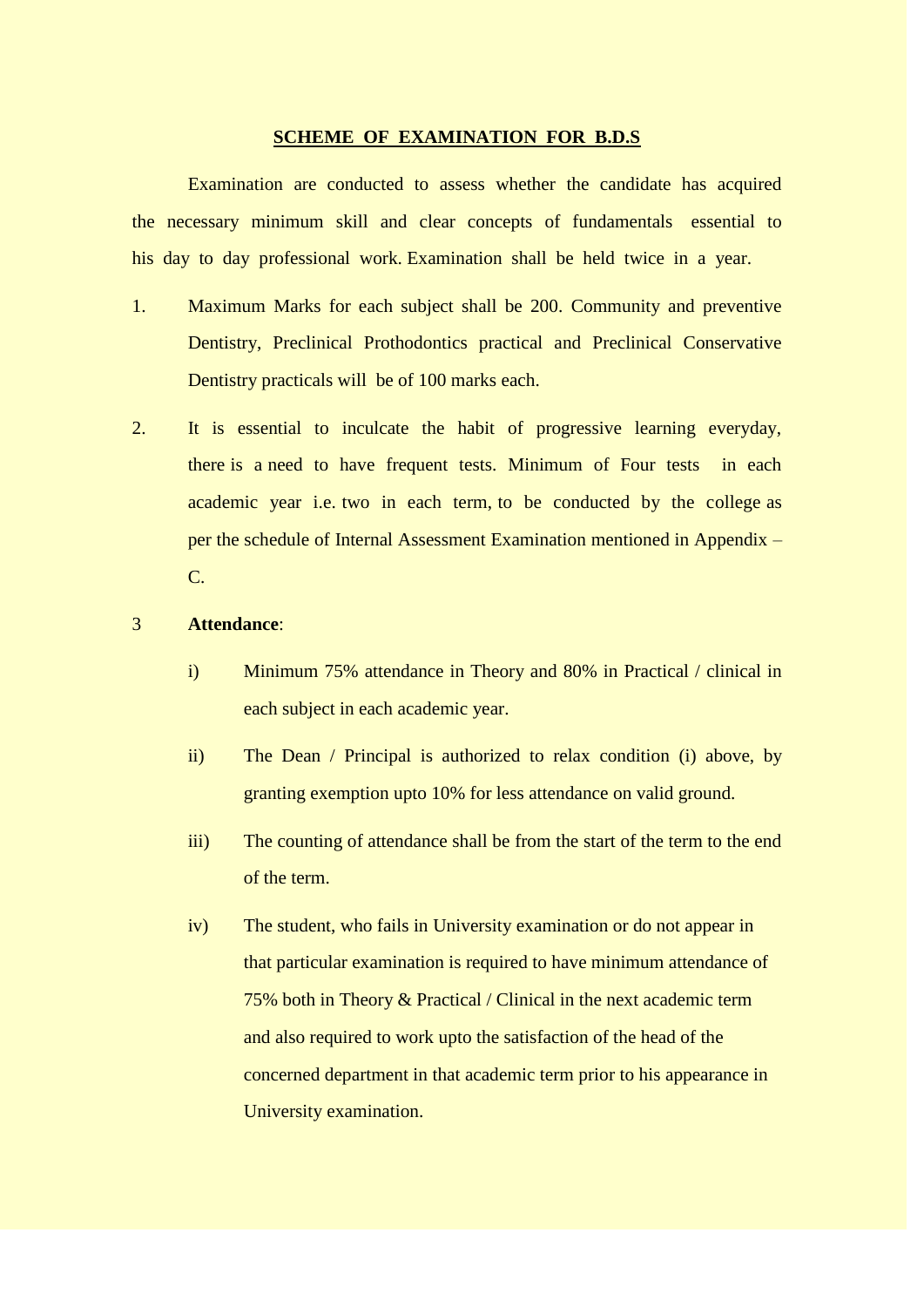- v) The student will have to attend minimum 70% Theory / Practical classes in these subjects which are thought in that academic year, but having no examination at the end of that academic year. However, when he appears for University Examination in that subject the student will have to satisfy condition (i) above.
- 4) The Duration of Examination: As specified in Direction No.22/2001, "Conduct of Examination" issued on 08/08/2001.
- 5) The Theory Paper Pattern: As specified in Direction No. 22/2001, "Conduct of Examination" (Theory paper pattern)" issued on 08/08/2001.
- 6) Notwithstanding any thing to contrary, in these rules, no person shall be admitted to an examination under these rules, if he /she has already passed that examination or an equivalent examination of any other statutory university.
- 7) If a candidate securing 50% marks in theory and Practical/Clinical+Oral and Internal Assessment separately and having minimum 50% marks in that subject as and aggregate shall be provided an exemption in that subject.
- 8) The gracing the to pass the examination will be according to direction No. 22/2001" Conduct of Examination" issued on 08/08/2001
- 9) Any complaint regarding use of "Unfair means" by candidate, paper setter, moderator, invigilator, examiner for practicals / clinicals or paper valuer should reach the office of Controller of Examinations within 48 hours of such incidence in Witting with valid proof. Such complaints must be delt with seriousness, on top priority to maintain sanctity of examination by setting an enquiry and judgement shall be given within 30 days after the incidence reported. The person (s) connected with such episodes and if found guilty shall be debarred from University examination work for a period of minimum 3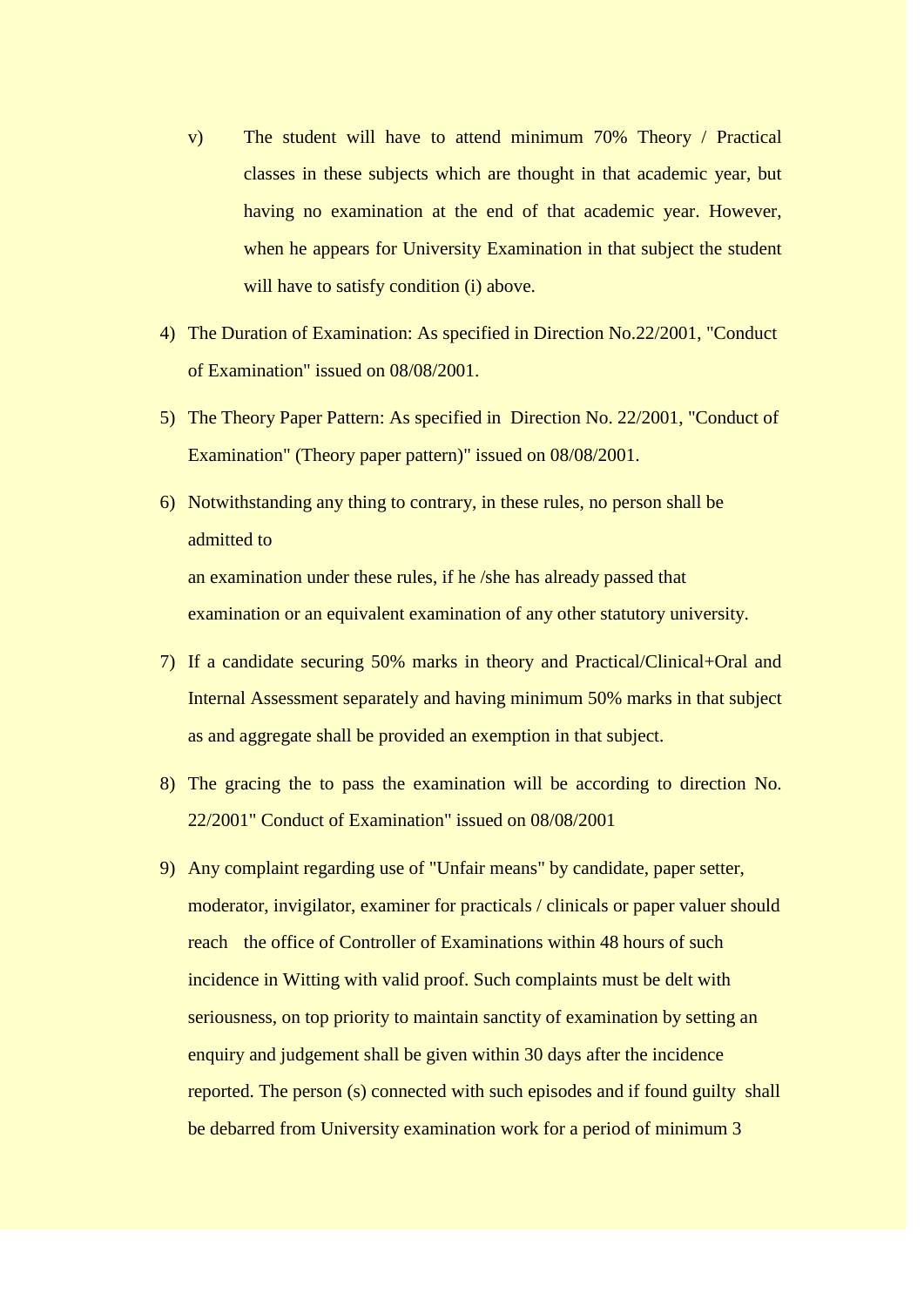years. A person if lodging false complaint will be liable for legal action as per the provision of University act.,

- 10) Valuation of Answer Books: Central spot valuation system shall be adopted. Approved and experience teachers shall be invited for this job. Strictness and most confidential status has to be maintained. Answer book shall be coded.
- 11 ) There shall be one external examiner and one internal examiner. Internal examiner will be from colleges / university area (Regional) to conduct practical / clinical examination in every subject. The examiner shall have minimum experience of 5 years as a approved teachers of the University in that subject with post graduate qualification in that subject.
- 12) The Dean of the college will be the in charge of the practical / clinical examination center where it is not possible for the dean to discharge this duty, he shall appoint Vice-Dean or senior most Professor to work as Center Incharge with prior intimation.
- 13) The University shall pay the appropriate remunerations to the center in charge and all others connected with the work of examination. The Dean shall inform the names of those persons before the commencement of University examination at that center.
- 14) The charges for the materials used for the smooth and proper conduction of University practical/clinical examination work shall be paid by the University on

submission of original receipts of the purchases and certificate from the Dean about such material requirement and consumption. Prior permission from the University shall be obtained by the Dean from University in regards to number of items, materials quantity and approximate cost of the material.

- 15 List of Materials for Dental Material Practical (Subhead) Manipulation : (Allotment by draw system)
- 1 Dental Plaster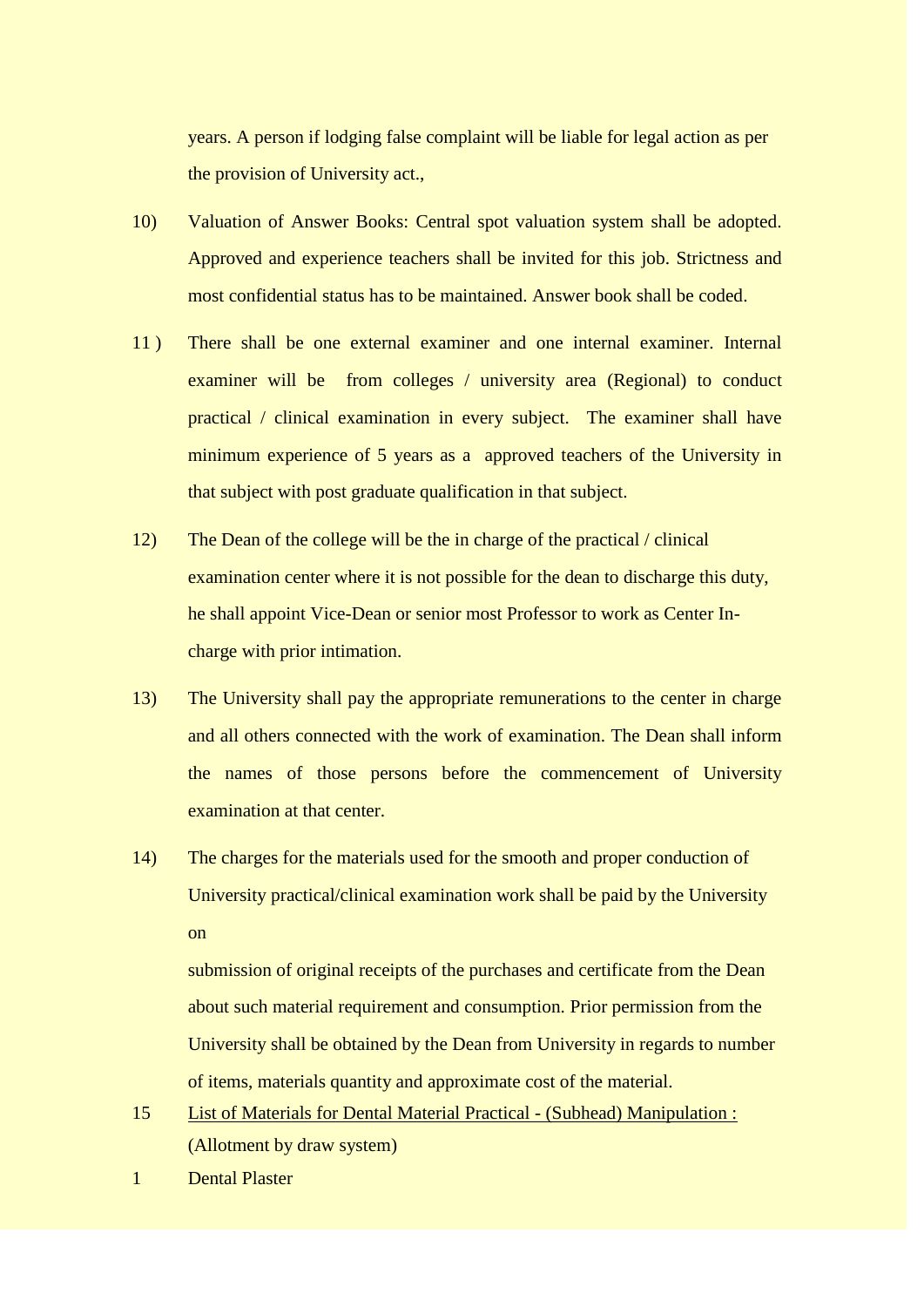- 2 Zinc Oxide Eugenol impression paste
- 3 Alginate impression material
- 4 Zinc phosphate cement
- 5 Impression-
- 6 Silver alloy & mercury
- 7 Elastomeric impression material (optional)
- 8 Glass ionomer cement (optional)
- 9 Dental Casting investing (optional)
- 16. Oral (Grand Viva) :

: Maximum 20 Marks alloted for each subject in Oral to be conducted separately examiners and the marks to be submitted in a separate sheet as per the proforma supplied by University (Appendix - F.) Marks to be added to Practical Head.

a) General Human anatomy, Histology e.t.c. : 20 marks to be devided equally amongst the available examiners.

| b) | <b>General Human Physiology and Biochemistry</b> | 20 Marks |
|----|--------------------------------------------------|----------|
|    | i) Oral on physiology Syllabus                   | 12 Marks |
|    | ii) Oral on Biochemistry syllabus                | 08 Marks |

c) Dental Material - 20 Marks devided as 12 for Prosthodontic Material and 8 for conservative and Orthodontic material.

### **MAHARASHTRA UNIVERSITY OF HEALTH SCIENCE, NASHIK**

#### Scheme of Practical & /or Clinical examination

University Practical/Clinical Examination ... 80 Marks

The Practical/Clinical examination shall be conducted at the centres where adquate facilities are available to conduct such examinations and the centre/college is approved/recognised by Dental Council of India.

Not more than 30 students to be examined per day. The marks should be submitted in the proforma (Appendix - E  $\&$  F) supplied by the University Authority. This proforma should be signed by the examiners. Over writing or scratching will not be permitted. Any corrections made, must have the counter-signature of external examiners .The sealed envelop containing this proforma shall be submitted on the same day to the Dean for onward transmission to the Controller of examinations, Maharashtra University of Health Sciences, Nashik. No examiner or any other person connected with the work of practical examination is permitted to carry any paper or violate the rules of examination. The person found guilty will be debarred from such Confidential work for a minimum period of 5 Consecutive University examinations or the actions as suggested by the relevant Committee to investigate such matters.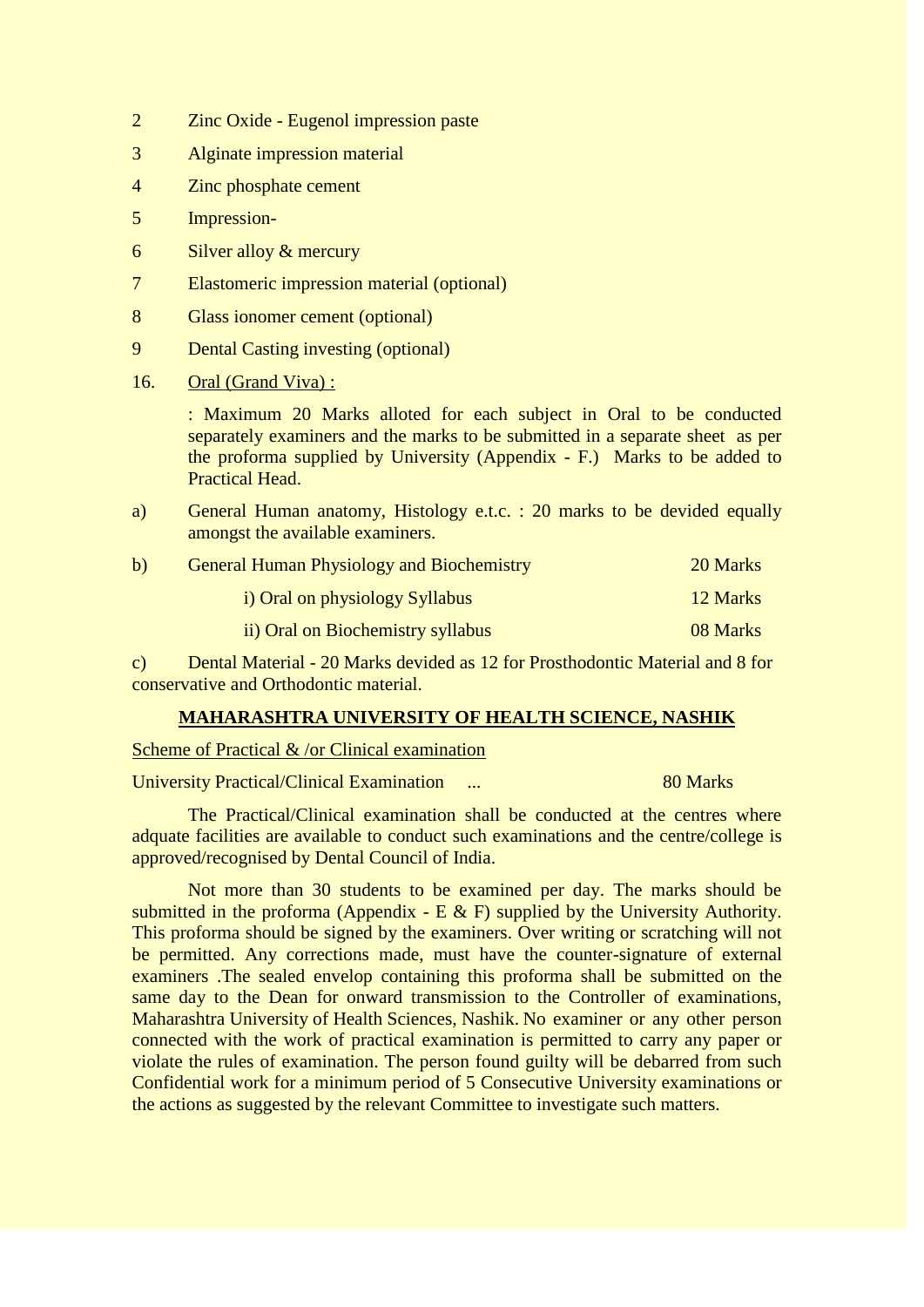### **Appendix E**

### FORMAT OF THE PRACTICAL / CLINICAL EXAMINATION MARKS

## **MAHARASHTRA UNIVERSITY OF HEALTH SCIENCES, NASHIK**

Chart showing marks obtained by the candidates in practical / clinical examination, to be submitted by the examiner in sealed cover through the Dean of the college to the Controller of Examination ,MUHS , Nashik

Name of Examination :\_\_\_\_\_\_\_\_\_\_\_\_\_\_\_\_\_\_\_\_\_\_\_\_\_\_\_\_Summer / Winter \_\_\_\_\_\_\_\_\_

Centre : \_\_\_\_\_\_\_\_\_\_\_\_\_\_\_\_\_\_\_\_\_\_\_\_\_\_\_\_\_\_\_\_\_\_\_\_\_\_\_\_\_\_\_\_\_\_\_\_\_\_\_\_\_\_\_\_\_\_\_\_\_\_\_\_\_\_

Subject : \_\_\_\_\_\_\_\_\_\_\_\_\_\_\_\_\_\_\_\_\_\_\_\_\_\_\_\_\_\_\_\_\_\_\_\_\_\_\_\_\_\_\_\_\_\_ Max. Marks 80

# **Sub. 1: General Human Anotomy & Histology etc**

| <b>ROLL</b><br>NO. | SPOTING (30 MARKS)                           |              | PRACTICAL VIVA-VOCE |                                                                                                            |              |                             |                              | <b>TOTAL</b>                |               |                |      |
|--------------------|----------------------------------------------|--------------|---------------------|------------------------------------------------------------------------------------------------------------|--------------|-----------------------------|------------------------------|-----------------------------|---------------|----------------|------|
|                    | <b>HISTO</b><br><b>LOGY</b><br><b>SLIDES</b> | <b>BONES</b> | <b>ORGANS</b>       | <b>HISTOLOGY</b><br><b>SLIDES</b><br><b>(IDENTIFICATION</b><br><b>WITH DIAGRAM</b><br><b>AND LABELING)</b> | <b>BONES</b> | <b>SOFT</b><br><b>PARTS</b> | <b>EMBRY</b><br><b>OLOGY</b> | <b>RADIO</b><br><b>LOGY</b> | <b>ORGANS</b> | <b>RECORDS</b> |      |
|                    | $(10$ Slides X<br>1)                         | (5 X 1)      | (5X1)               | $(2 \text{ Slides } X 5 = 10)$                                                                             | (10)         | (10)                        | (05)                         | (05)                        | 10)           | (10)           | (80) |

# **Sub. 2: General Human Physiology & Bio-chemistry**

| <b>ROLL</b> | <b>HAEMATOLOGY</b> | <b>BIOCHEMISTRY</b> | <b>CLINICAL</b>   | <b>RECORDS BOOKS</b> |                     | <b>TOTAL</b> |
|-------------|--------------------|---------------------|-------------------|----------------------|---------------------|--------------|
| NO.         |                    |                     | <b>PHYSIOLOGY</b> |                      |                     | <b>MARKS</b> |
|             |                    |                     |                   |                      |                     | 80           |
|             | $(30$ MARKS)       | $(20$ MARKS)        | $(20$ MARKS)      | <b>PSYSIOLOGY</b>    | <b>BIOCHEMISTRY</b> |              |
|             |                    |                     |                   | $(5$ MARKS)          | $(5 \text{ MARKS})$ |              |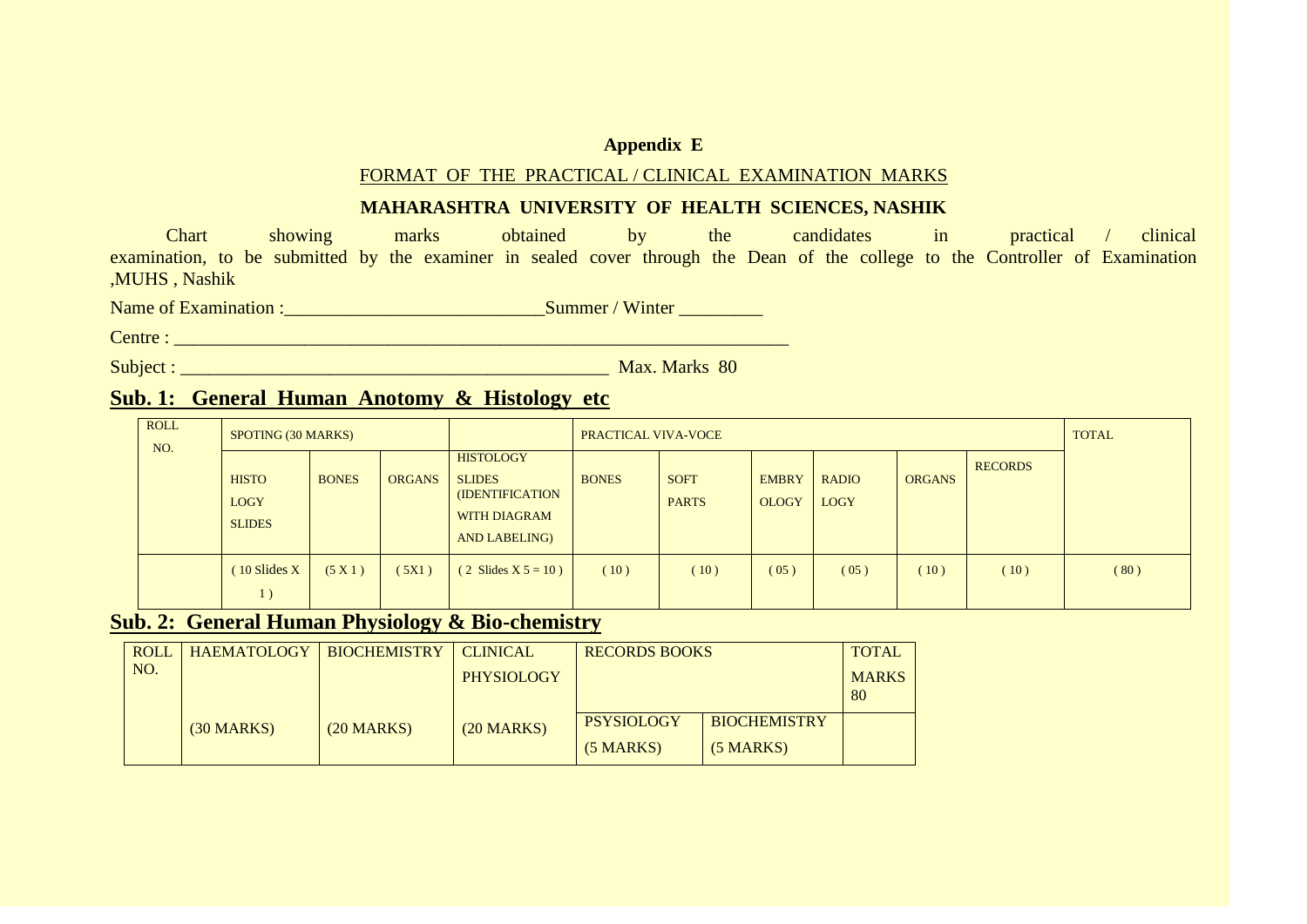# **Sub. 3 : Dental Materials**

|                                                          | <b>ROLL</b><br>NO. | <b>MANIPULATION OF ANY ONE MATERIAL</b><br><b>SPOTING</b> |           |                                                      |              |      |                    |
|----------------------------------------------------------|--------------------|-----------------------------------------------------------|-----------|------------------------------------------------------|--------------|------|--------------------|
|                                                          |                    |                                                           |           | <b>MANIPULATION</b>                                  | QUALITY OF   | (10) |                    |
|                                                          |                    | $10 \text{ X}$ 4                                          | RATIO(05) | <b>MIXING</b><br>OR                                  | <b>FINAL</b> |      |                    |
|                                                          |                    | $(40$ MARKS)                                              |           | (20)                                                 | PRODUCT (05) |      | 80<br><b>MARKS</b> |
| <b>External Examiners:</b><br><b>Internal Examiners:</b> |                    |                                                           |           |                                                      |              |      |                    |
|                                                          |                    |                                                           | Name      | 이 100ml (Section 2010) - Section 2010 - Section 2010 |              |      |                    |
|                                                          | Signature:         |                                                           |           |                                                      |              |      |                    |

(Common to All)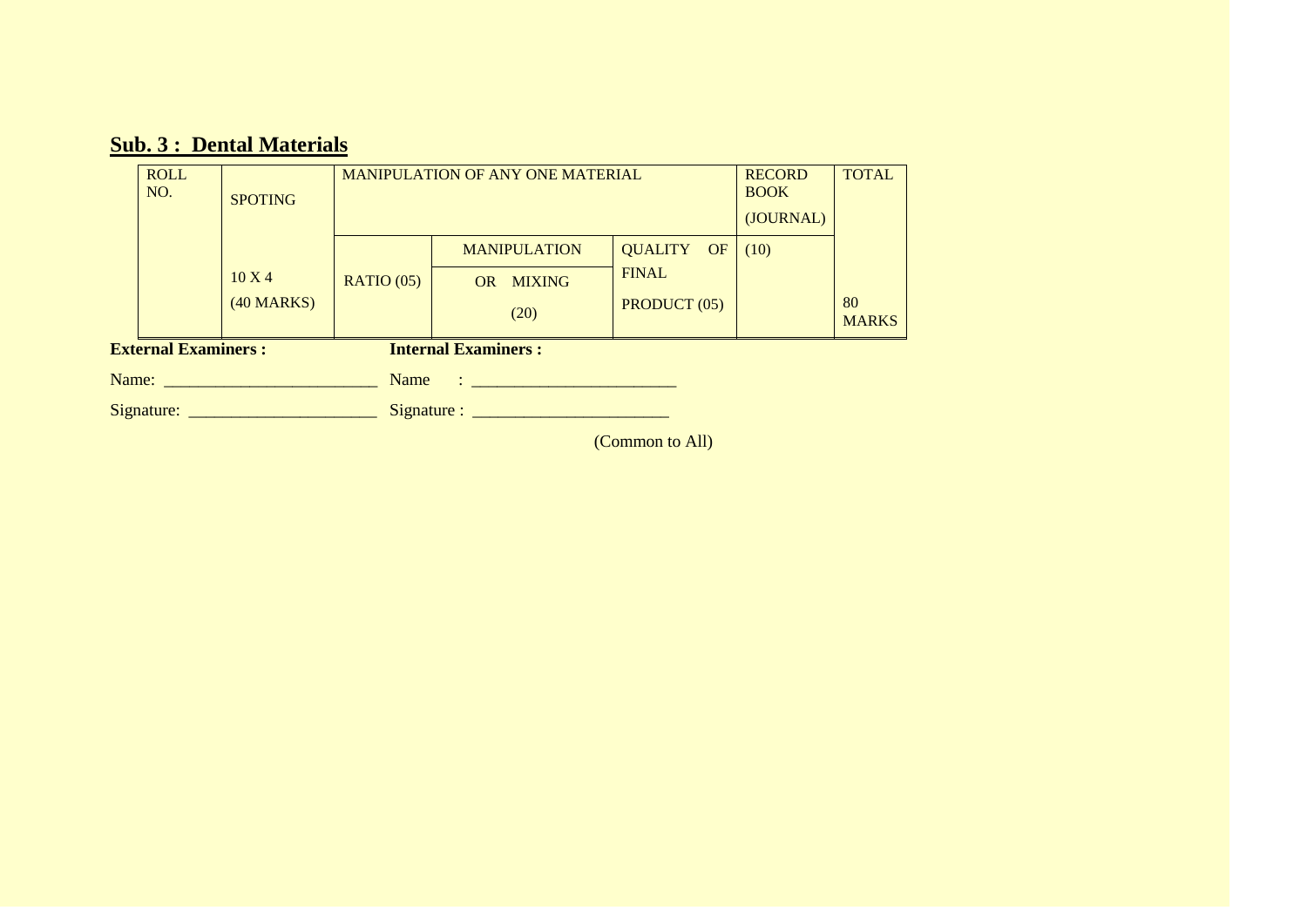# **APPENDIX - F**

# **MAHARASHTRA UNIVERSITY OF HEALTH SCIENCES,NASHIK**

**First B.D.S. Summer / Winter 200\_\_\_ Examination**

Subject : \_\_\_\_\_\_\_\_\_\_\_\_\_\_\_\_\_\_\_\_\_\_\_\_\_\_\_\_\_\_\_\_\_\_\_\_\_\_\_\_\_\_\_\_\_\_\_\_\_\_\_\_\_\_\_\_\_\_\_\_\_

Name ofthe Centre: \_\_\_\_\_\_\_\_\_\_\_\_\_\_\_\_\_\_\_\_\_\_\_\_\_\_\_\_\_\_\_\_\_\_\_\_\_\_\_\_\_\_\_\_\_\_\_\_\_\_\_\_

Date of Practical Conduction: \_\_\_\_\_\_\_\_\_\_\_\_\_\_\_\_\_\_\_\_\_\_\_\_\_\_\_\_\_\_\_\_\_\_\_\_\_\_\_\_\_\_\_\_

\_\_\_\_\_\_\_\_\_\_\_\_\_\_\_\_\_\_\_\_\_\_\_\_\_\_\_\_\_\_\_\_\_\_\_\_\_\_\_\_\_\_\_\_\_\_\_\_\_\_\_\_\_\_\_\_\_\_\_\_\_\_\_\_\_\_\_\_

(No Straching or overwriting please) correction if any to be signed by External & Internal Examiners both.

: ORAL EXAMINATION MARKS :

**Internal Examiners :** 

| <b>Roll No.</b> | <b>Enrollment No.</b> | <b>Marks alloted out of 20 (Max)</b> |          |  |
|-----------------|-----------------------|--------------------------------------|----------|--|
|                 |                       | In figures                           | In words |  |

| <b>External Examiners :</b> |       | <b>Internal Examiners:</b> |
|-----------------------------|-------|----------------------------|
| Name:                       | Name: |                            |

| Signature: | Signature: |  |
|------------|------------|--|